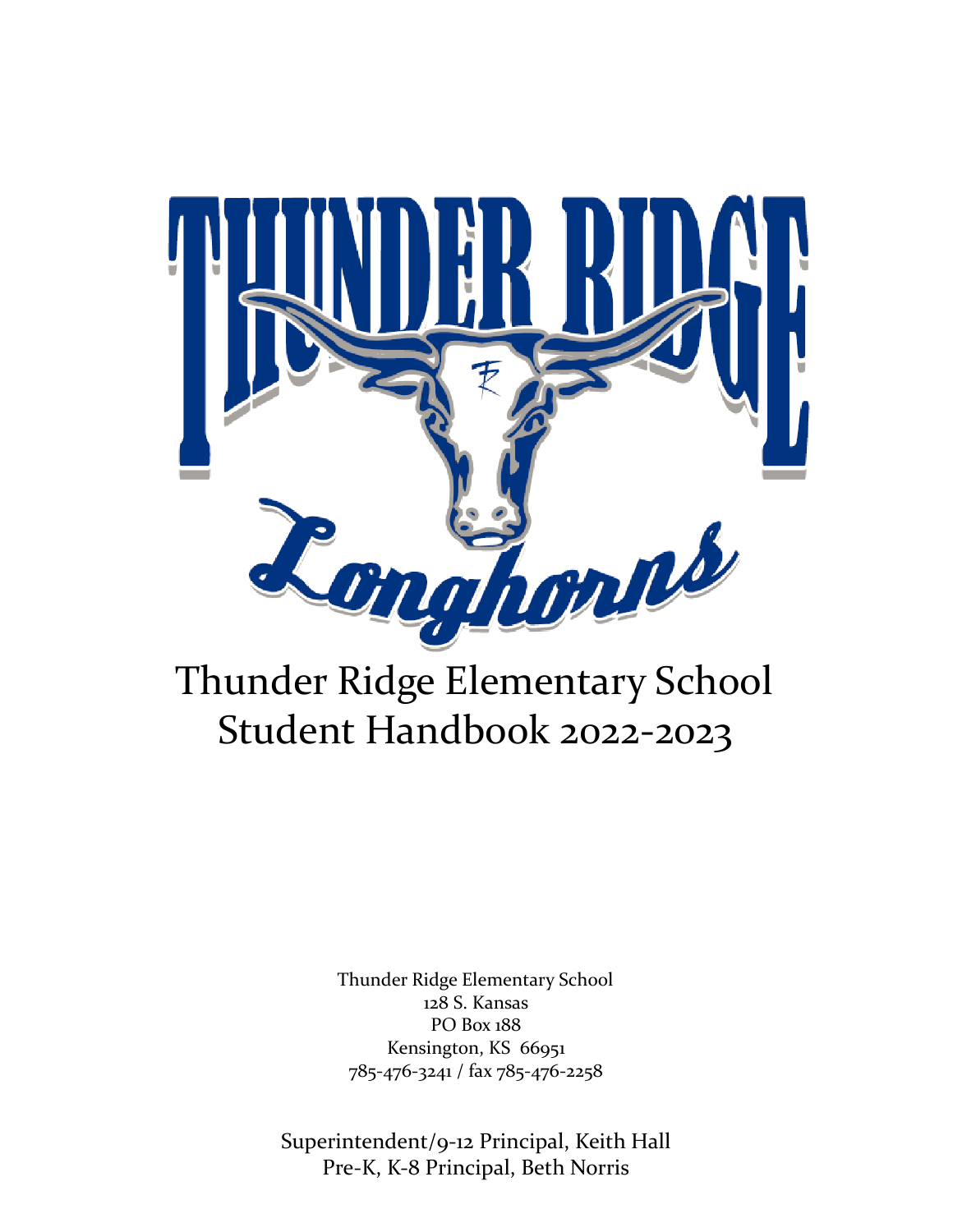Thunder Ridge will provide a challenging, progressive curriculum that is taught in a secure, cooperative environment and is managed by a highly qualified staff that is enthusiastic and compassionate. Our purpose is to educate all students academically, socially, physically, and emotionally, in order that they will achieve individual success and make constructive contributions to society. The product of our endeavors is competent graduates who meet or exceed established academic standards and who will continue to develop themselves and recognize the worth of each individual.

www.usd110.net

# USD 110 District Mission Statement:

Regular and prompt school attendance is vital to a good education as well as to the development of responsibility and personal discipline. Regular attendance demonstrates respect of teachers and peers by minimizing the time used to help and student catch up after an absence. Opportunities for education and growth sometimes occur outside the school. USD 110 encourages you, with the guidance of your parents or guardians to evaluate these opportunities and take advantage of those that promote your personal development. Illness and family concerns may also require time away from school. Responsible use of this policy will give you and your parents a chance to arrange your priorities and provide for illness without the threat of disciplinary consequences. Your must understand, however, that not every opportunity or need justifies an absence from school. We expect you to give school attendance priority over matters of personal convenience and desire. USD 110 will not excuse absences that serve no constructive purpose or which, regardless of the purpose, are excessive or general avoidable.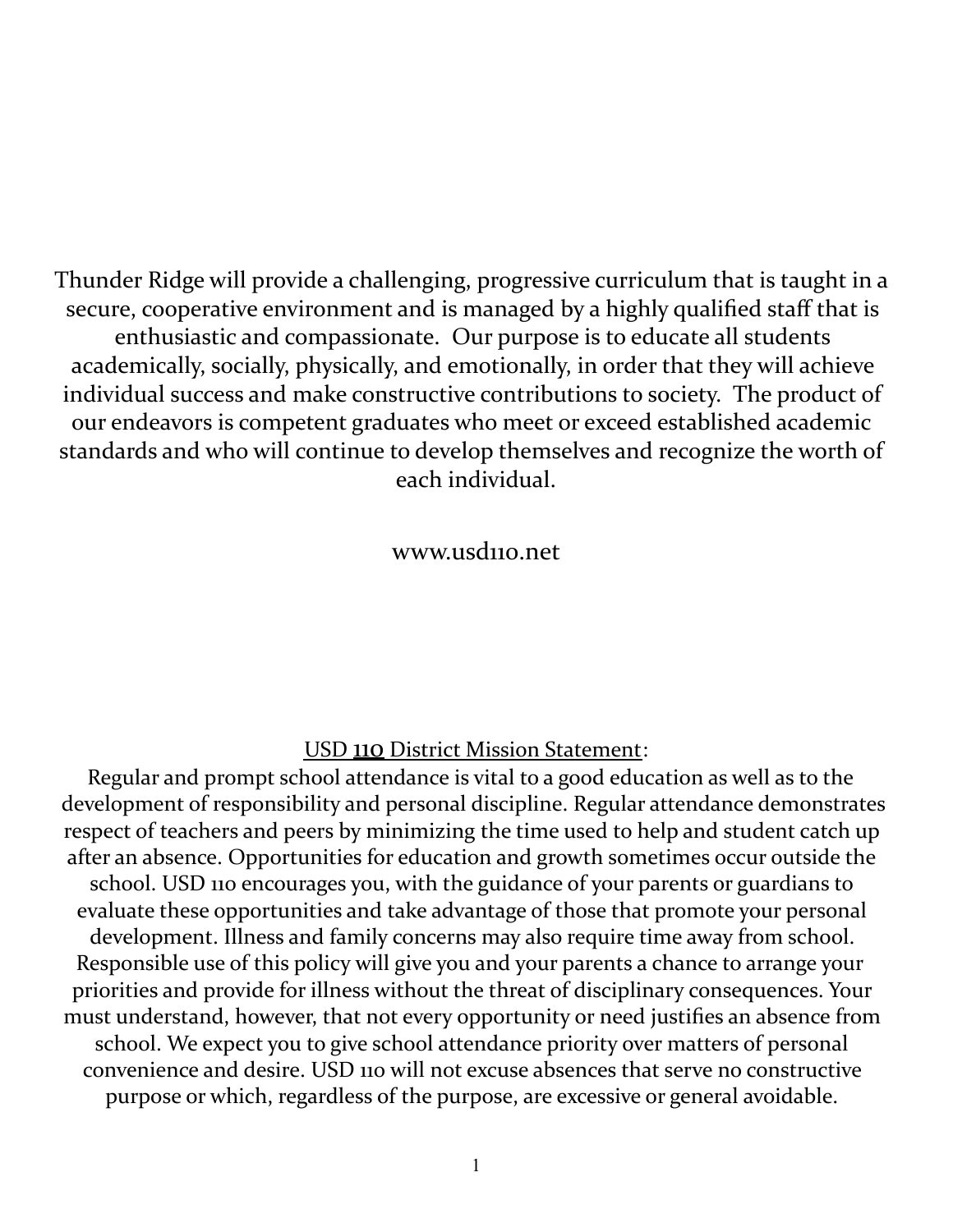# **Table of Contents**

| Absences & Attendance                      | page 4      |
|--------------------------------------------|-------------|
| <b>Arrival Time</b><br>$\bullet$           | page 4      |
| <b>Attendance Policy</b>                   | page 4      |
| <b>Attendance Procedures</b>               | pages 4-5   |
| <b>Excessive Absences</b>                  | page 5      |
| <b>Truancy Policy</b>                      | page 5      |
| Make-Up Work Policy                        | page 5      |
| <b>TRES Attendance Reward System</b>       | page 5      |
| <b>Bicycles</b>                            | page 5      |
| <b>Bullying</b>                            | pages 6-7   |
| <b>Bullying Policy</b>                     | pages 6-7   |
| Cyberbullying                              | page 7      |
| <b>Bus Riding Policy</b>                   | pages 7-8   |
| <b>Bus Rules for Students</b>              | page 8      |
| Computers                                  | page 8      |
| Discipline                                 | pages 8-15  |
| <b>Suspension Procedures</b>               | page 9      |
| <b>Expulsion Procedures</b>                | pages 9-10  |
| In-School Suspension                       | page 10     |
| Out of School Suspension                   | page 10     |
| Weapons in School                          | pages 10-11 |
| Weapons other than a Fire Arm              | page 11     |
| Threat/Attack with a Weapon                | page 11     |
| Threat to use a Weapon                     | page 11     |
| Disruptive & Dangerous Tactics             | pages 11-12 |
| <b>Sexual Attack</b>                       | page 12     |
| <b>Physical Attacks</b>                    | page 12     |
| <b>Aggressive Confrontation</b>            | page 13     |
| Fighting                                   | page 13     |
| Misbehavior $(K-3)$                        | pages 13-14 |
| Threats                                    | page 14     |
| Hazing/Intimidation                        | pages 15    |
| Sexual Harassment                          | pages 15    |
| <b>Multiple Discipline Violations</b>      | page 15     |
| Discrimination                             | page 16     |
| Drug Free Schools                          | page 16     |
| <b>Emergency Safety Intervention (ESI)</b> | pages 17-18 |
| Enrollment                                 | page 18     |
| Food Service                               | page 19     |
| Policy                                     | page 19     |
| <b>Breakfast</b>                           | page 19     |
| Lunch                                      | page 19     |
| Fire/Tornado Emergencies                   | page 19     |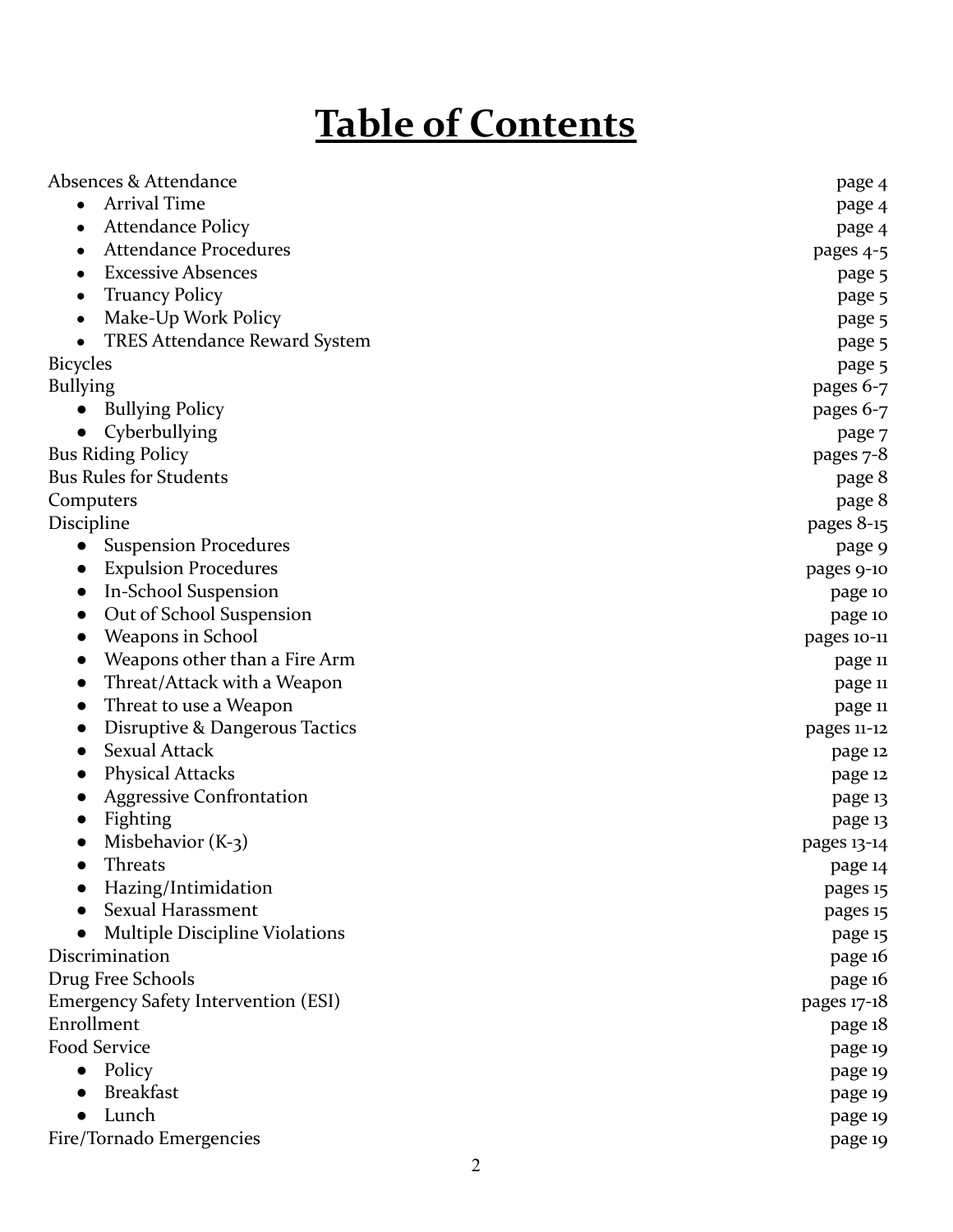| <b>First Aid</b>                           | page 19       |
|--------------------------------------------|---------------|
| Health and Immunizations                   | pages 19-20   |
| Illness Policy (District Wide)             | pages 20-21   |
| Kansas School Safety Hotline               | page 21       |
| Library                                    | page 21       |
| Lost & Found                               | page 21       |
| Meal/Milk account Policy                   | page 21       |
| <b>Medication Administration</b>           | pages 21-23   |
| Student Self-Administration of Medications | pages 22-23   |
| Milk Period                                | page 23       |
| Money Paid to the School                   | page 23       |
| Parent-Teacher Conferences                 | page 23       |
| Parties & Birthdays                        | page 23       |
| Pictures                                   | page 23       |
| <b>Playground Supervision</b>              | page 23       |
| Planning to Visit School                   | page 24       |
| <b>Protection Report Center</b>            | page 24       |
| Release of Children During the School Day  | page 24       |
| <b>School Hours</b>                        | page 24       |
| <b>Special Education/FERPA</b>             | pages 24-25   |
| <b>Student Appearance</b>                  | pages $25-26$ |
| <b>Student Records</b>                     | page 26       |
| Directory Information (JRB)                | page 26       |
| <b>School Closings</b>                     | pages 26-27   |
| Textbooks                                  | page 27       |
| Toys, Play Equipment, and Pets             | page 27       |
| Use of Telephone                           | page 27       |
| KDHE Dispensing Medication form            | page 28       |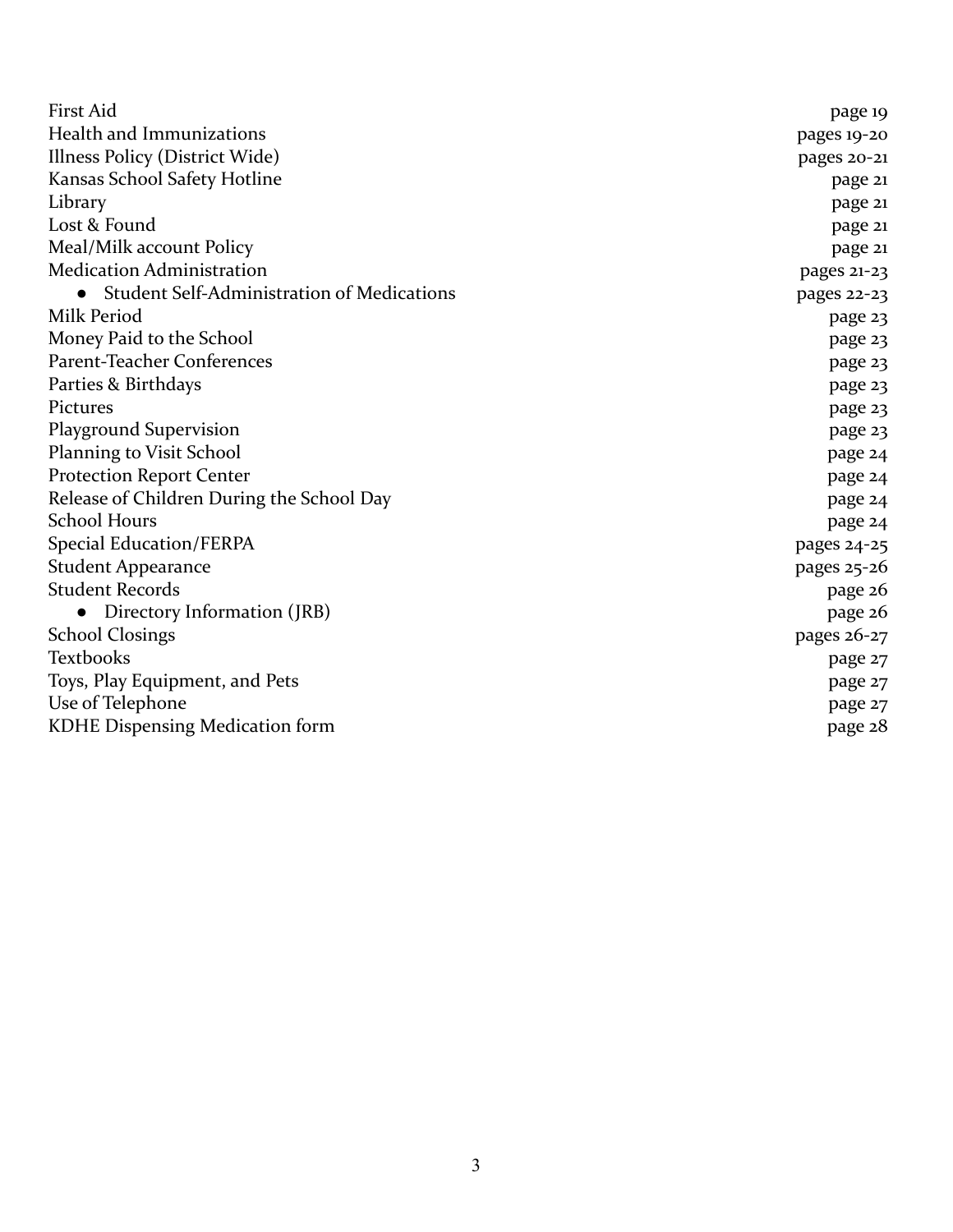# **ABSENCES & ATTENDANCE (Elementary School)**

# ● ARRIVAL

School starts at 8:00 a.m. Our automatic door locks will unlock at 7:30 and lock again at 8 am. Students are to go the lunchroom when they arrive. **They are not to go into other parts of the building without a teacher's or the principal's permission.** The teachers will walk their students down to the classroom after the start of the day morning session. Children should arrive no earlier than 7:30 a.m. and will be counted tardy arriving later than 8:01 a.m. At 8:31, students will be counted absent for time missed. Tardiness should only occur under extreme circumstances. School doors will be automatically locked at 8:00. Students will need to be let in by office staff.

# **• ATTENDANCE POLICY**

**At Thunder Ridge Elementary School the day consists of four, quarter periods in which attendance is taken. Periods are as follows: 8-9:30, 9:30-11:15, 12:00-2:30, and 2:30-3:45. Absences (excused and unexcused) will be kept track of by quarters of a day.**

# **Examples of Excused Absences**

- Funerals
- Illness
- **Medical appointments**
- Family trips/activities advance notice is to be given to the school and plan for work to be completed made
- Absences which a parent of the student requests in advance and which the principal feels will contribute in a substantial and educational way to the best interest of the student or the student's family

#### **Examples of UNEXCUSED Absences**

- Oversleeping
- Hair appointments
- Failing to call the school before 9:00 a.m. to notify them of an absence that day

**\*\***The administration realizes it is difficult to schedule appointments around school, but we request that parents make every effort to schedule appointments so their child misses as little school as possible.

\*\*Exceptions for documented medical issues will be handled on a case-by-case basis by the principal. Doctor's notes stating the reason and duration of the absences will be required.

Parents/Guardian should notify the school by telephone if their child will be absent from school for **any** reason. This keeps the school informed about the health of the child and establishes good communication procedures so that both the home and the school know that the child is safe and where they are supposed to be.

# ● ATTENDANCE PROCEDURES

- **1.** If a student is absent, the parent or guardian must contact the school between 8:00-9:00 a.m. on the day of the absence. The school office will contact the home after 9 a.m. to verify absence. **When this occurs, time missed will be marked as unexcused.**
- 2. Any illness of 4 consecutive days or longer will require a note from the doctor verifying the reason and length of the absence.
- 3. Students who know in advance that they are going to be absent are encouraged to advise the office one day in advance of the absence and make arrangements for make-up work with their teachers before they leave. **See Make-Up Work Policy.**
- 4. In the event of an unforeseen absence, parents and children must collect missed assignments so they can be completed. **See Make-Up Work Policy.**
- 5. A student may not leave school property during the school day unless parent contact is completed and permission is granted by school officials. All students who leave during the day must be signed out at the office by parents or guardians.

Regular and prompt class attendance by all children is strongly encouraged. Irregular attendance causes children to miss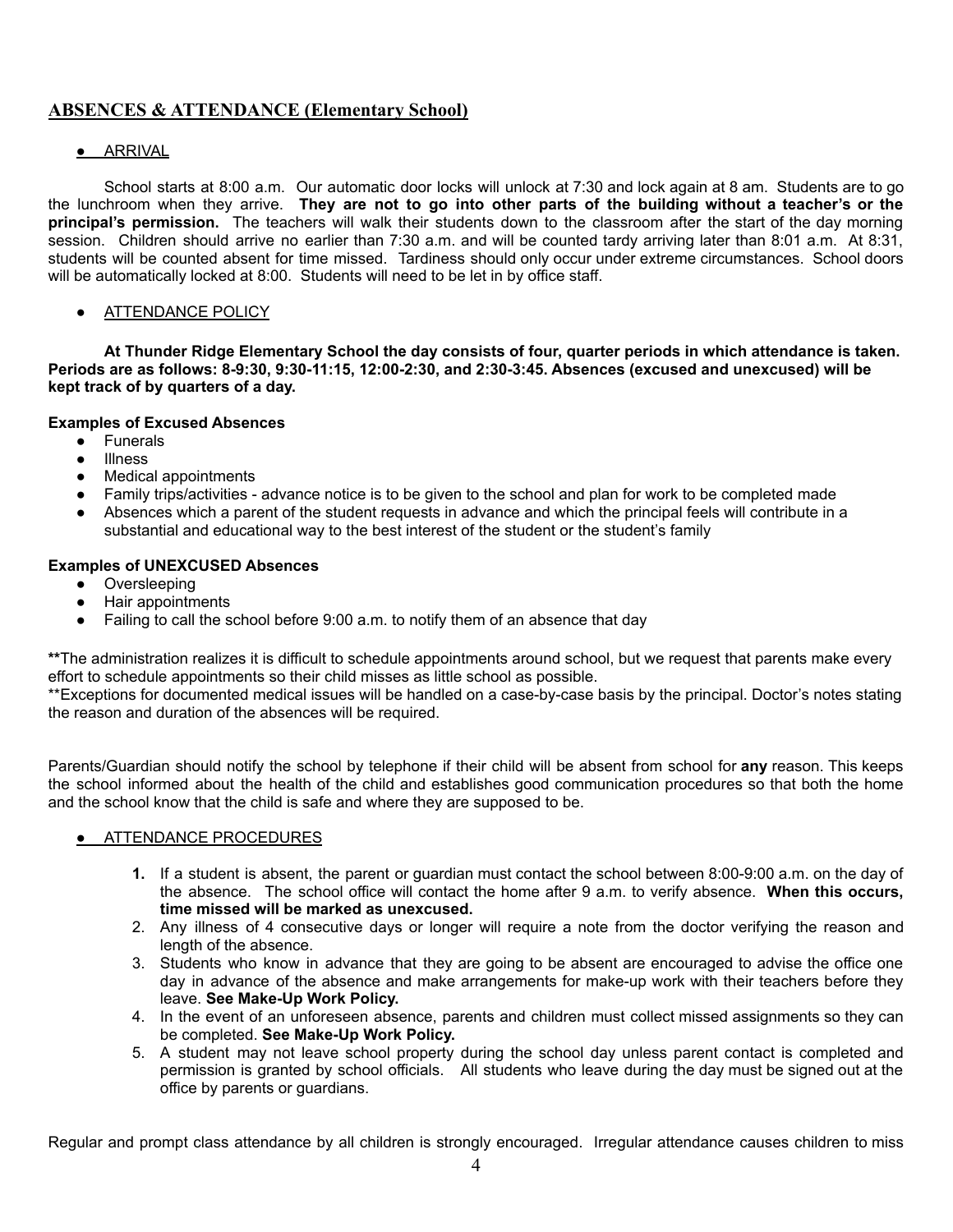important areas of information and results in an interruption in the learning process.

# ● EXCESSIVE ABSENCES

Attending school is currently the main job of your student. Attendance is necessary for effective learning, but it also teaches responsibility and creates habits that will carry them through school and life. We know things come up and students are required to miss school but we want to instill the philosophy with them now that school attendance is important.

# **The following chart will be followed for missed days and consequences per:**

| At 8<br>Absences/year  | Attendance Alert Letter will be mailed to parents/guardians                                                                                 |
|------------------------|---------------------------------------------------------------------------------------------------------------------------------------------|
| At 14<br>Absences/year | Parent Conference will be held with principal and teacher                                                                                   |
| At 20<br>Absences/year | Second Conference to develop an attendance plan. Incompletes will be in place until all assignments<br>are made up. See Make-up Work Policy |

# **• TRUANCY POLICY**

**The Board of Education does not condone truancy for any reason and encourages all students to attend school on a regular and systematic basis. Truancy is defined as any three consecutive unexcused absences, any five unexcused absences in a semester or seven unexcused absences in a school year, whichever comes first. The superintendent of schools shall include in his annual report any information relative to truancy, which he feels should be called to the attention of the Board and to the community. The superintendent shall attempt to enlist the support and cooperation of the Kansas Social and Rehabilitation Services in dealing with the problems created by truancy. The superintendent of schools is authorized to report truancies to the administrative judge of the Kansas DCF (Department of Children and Families) for referral.**

# MAKE-UP WORK POLICY

- 1. If the absence is excused or unexcused, the parent or student will need to get work from the teacher. Work not made up, even though the absence is excused, will be recorded as an incomplete until finished.
- 2. Advanced make-up work: if a parent knows of impending absence, assignments should be secured and work made up in advance. This is the parent's responsibility.
- 3. Missed assignments may be completed at home or in school during recess-at the teacher's discretion.
- 4. Students on Out-of-School Suspension (OSS) must have all work ready to turn in upon returning to school. It is the parent's responsibility to get work from the child's teacher.

# THUNDER RIDGE ELEMENTARY SCHOOL'S ATTENDANCE REWARD SYSTEM

To help encourage good attendance and to reward those students who maintain good attendance, the following reward system will be followed at TRES:

- o At the end of **each** quarter, all students with 2 days or less of absence and zero tardies will be recognized at morning opening with a certificate of attendance. Each quarter, the count will start over for **this** award.
- o At the end of each semester, all students with 2 or less days of absence will be recognized at morning opening with a certificate of attendance AND a gift card to Corner Corral. Each semester, the count will start over for this award.
- o At the end of the school year, students with Perfect Attendance will be recognized with a certificate.

# **BICYCLES**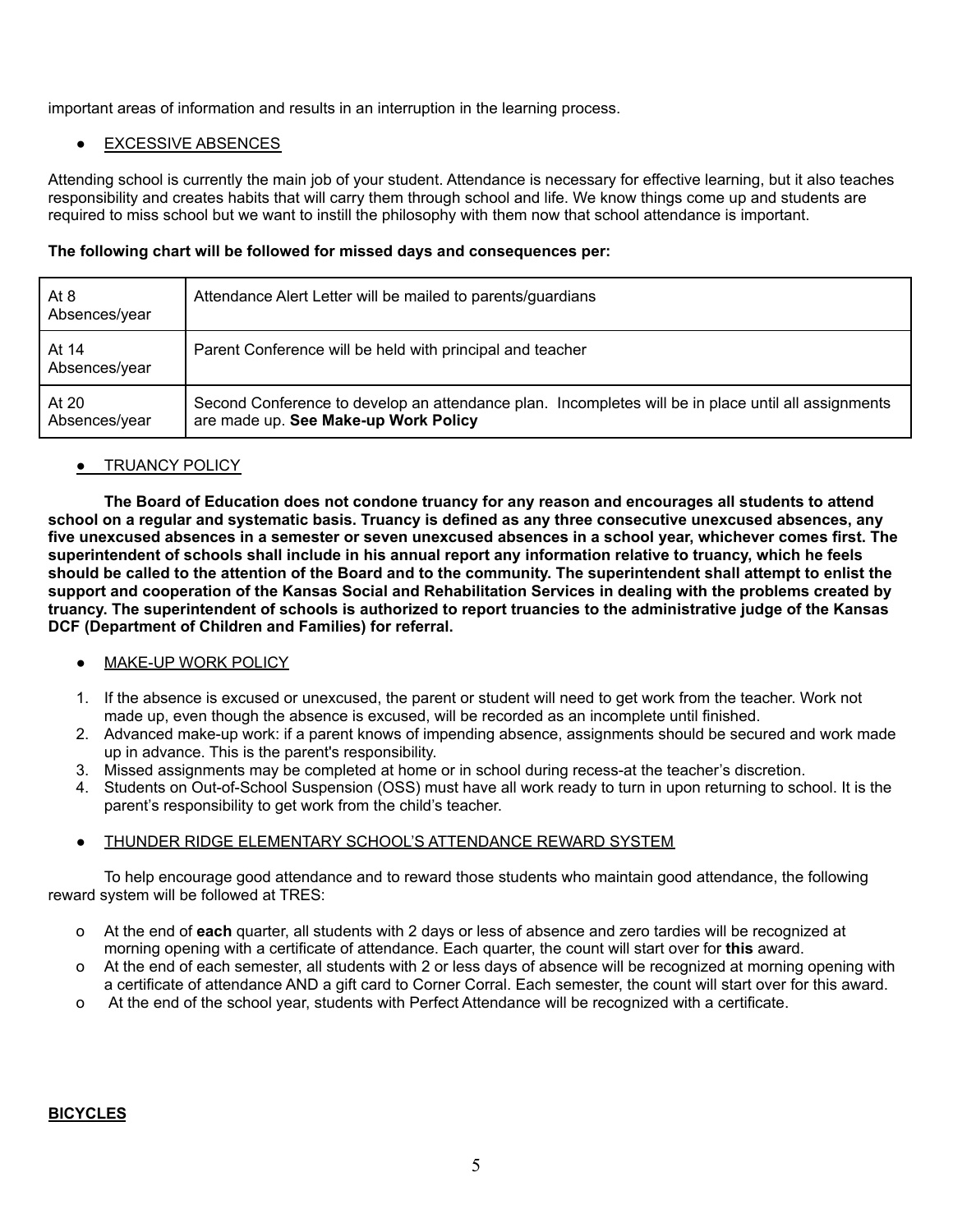All bicycles should be parked in the designated area at the front of the building. No bicycles are to be ridden on the playground during school hours on school days.

**BULLYING**

**•** BULLYING POLICY

# A. **The Thunder Ridge School District has developed a plan to prevent bullying. Bullying is dangerous and disrespectful behavior that will not be permitted or tolerated.**

The USD 110 Board of Education prohibits bullying in any form either by any student, staff member, or parent towards a student or by a student, staff member, or parent towards a staff member on or while using school property, in a school vehicle or at a school-sponsored activity or event. For the purposes of this policy, the term "bullying" shall have the meaning ascribed in Kansas law.

Staff members who bully others in violation of this policy may be subject to disciplinary action, up to and including suspension and/or termination. If appropriate, staff members who violate the bullying prohibition shall be reported to local law enforcement.

Parents participating in prohibited bullying conduct aimed at district students and/or staff members may jeopardize their access to district facilities; district property; school sponsored activities, programs and events; and/or district students and/or staff members through the district' communication systems. As appropriate, reports to local law enforcement will be filed to report criminal bullying behaviors.

This policy and the district bullying may be posted on the district's website and copies of such documents shall be made available to parents of current students upon request.

**Bullying may involve a range of misconduct that, based on the severity, will warrant a measured response of corrective action and/or discipline. Behaviors that do not rise to the level of bullying, as defined below, still may be subject to intervention and/or discipline under other sections of the discipline plan or a discipline policy. Some bullying behaviors may require a report to local law enforcement.**

**B. Bullying means any intentional gesture or any intentional written, verbal or physical act or threat that is sufficiently severe, persistent or pervasive that creates an intimidating, threatening or abusive educational environment for a student or staff member that a reasonable person, under the circumstances, knows of or should know will have the effect of:**

- 1. **Harming a student or staff member, whether physically or mentally;**
- 2. **Damaging a student's or staff member's property;**
- 3. **Placing a student or staff member in reasonable fear of damage to the student or staff member; or**
- 4. **Placing a student or staff member in reasonable fear of damage to the student's or staff member's property; or**

**Any form of intimidation or harassment is prohibited by the USD 110 Board of Education in policies concerning bullying adopted pursuant to this section or subsection of K.S.A. 72-8205, and amendments thereto.**

#### **C. The following bullying policy was adopted by the USD 110 Board of Education at the regular meeting held on July 14, 2008:**

*The board of education prohibits bullying in any form on school property, in a school vehicle or at a school-sponsored activity or event. The administration shall propose, and the board shall review and approve a plan to address bullying on school property, in a school vehicle or at a school-sponsored activity or event.*

*The plan shall include provisions for the training and education of staff members and students shall include appropriate community involvement as approved by the board. Students who have bullied others in violation of this policy may be subject to disciplinary action, up to and including suspension and expulsion. If appropriate, students who violate the bullying prohibition shall be reported to local law enforcement.*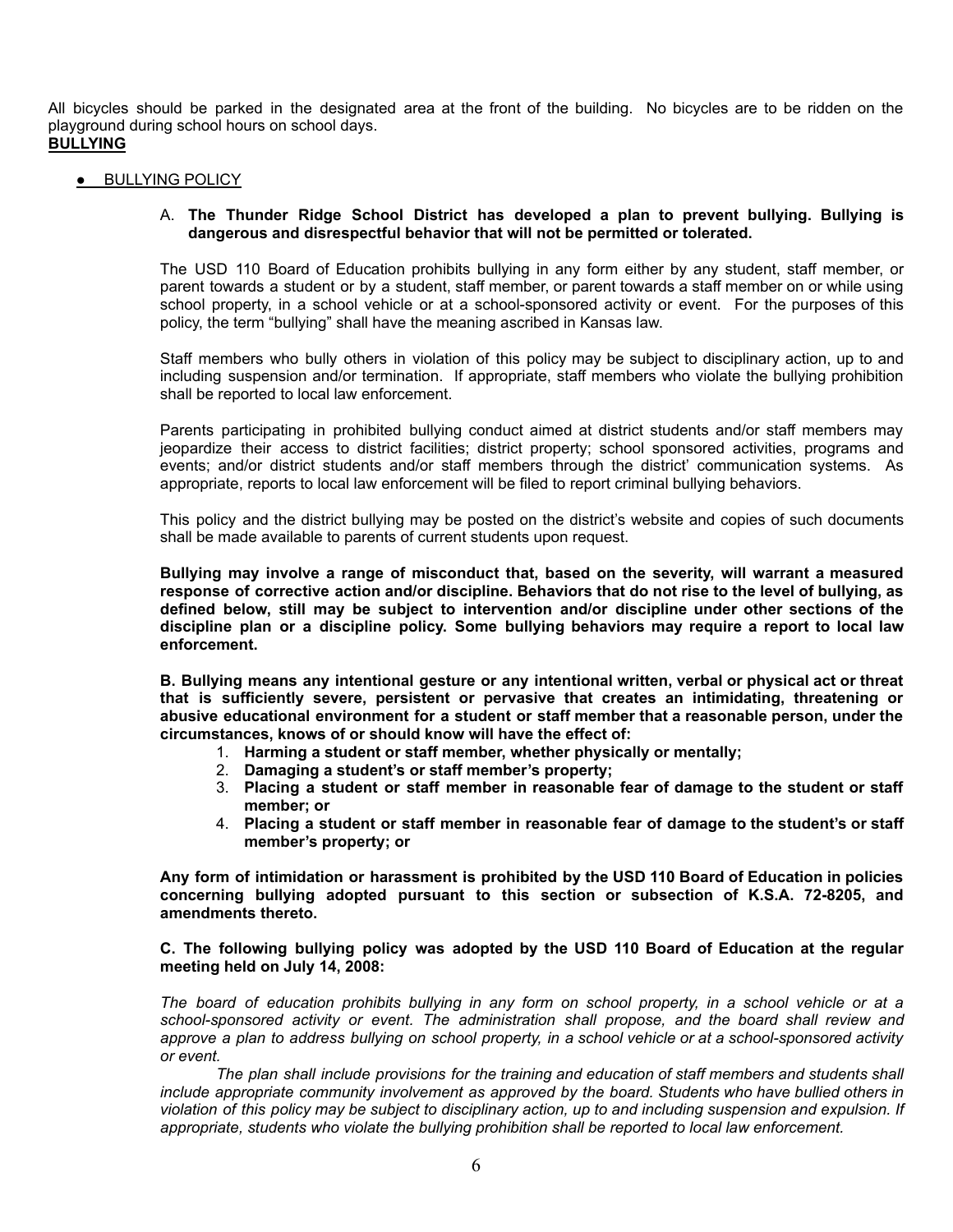**"School vehicle" means any school bus, school van, other school vehicle and private vehicle used to transport students or staff members to and from school or any school-sponsored activity or event.**

**D. Each building in the Thunder Ridge School District will develop a character development program, as a way to encourage anti-bullying behavior that meets the following requirements:**

- 1. **A "Character development program" means a program which is secular in nature and which stresses positive character qualities.**
- 2. **"Character qualities" means positive character qualities which include, but is not limited to: honesty, responsibility, attentiveness, patience, kindness, respect, self-control, tolerance, cooperation, initiative, patriotism and citizenship.**

**E. The district will provide bullying training for all staff members each year.**

**F. Each building will gather bullying data and report the results to the Board of Education at the end of each school year. The data may be gathered from the following sources:**

- 1. **Bullying Discipline Referrals**
- 2. **School Climate Surveys**

**G. Students may report any bullying incident to any adult employee of the Thunder Ridge School District. Once they have received a report from a student, the employee is to promptly contact the principal of the building and inform him/her of the complaint. Once a report has been made, it is the responsibility of the building principal or his/her designee to investigate the incident, and act according to the policies or the Thunder Ridge School District.**

#### ● **CYBERBULLYING**

**Cyberbullying is when a child, preteen or teen is tormented, threatened, harassed, humiliated, embarrassed or otherwise targeted by another child, preteen or teen using the Internet, interactive and digital technology or mobile phones. It has to have a minor on both sides, or at least have been instigated by a minor against another minor. Once adults become involved, it is plain and simple cyberharassment or cyberstalking. Adult cyberharassment or cyberstalking is NEVER called cyberbullying.**

**The methods used are limited only by the child's imagination and access to technology. A child may be the cyberbully one moment may become the victim the next. The kids often change roles, going from victim to bully and back again.**

**Cyberbullying is usually not a one time communication, unless it involves a death threat or credible threat of serious bodily harm. Kids usually know it when they see it, while parents may be more worried about the lewd language used by the kids than the hurtful effect of rude and embarrassing posts.**

**Cyberbullying may arise to the level of a misdemeanor cyberharassment charge, or if the child is young enough may result in the charge of juvenile delinquency. Most of the time the cyberbullying does not go that far, although parents often try and pursue criminal charges. It typically can result in a child losing their ISP or IM accounts as a terms of service violation. And in some cases, if hacking or password and identity theft is involved, can be a serious criminal matter under state and federal law.**

# **BUS RIDING POLICY**

USD 110 provides bus transportation for all rural students to and from school. Students who take the shuttle bus from Agra to Kensington must catch the bus prior to its departure or parents will be responsible for transportation. The shuttle buses normally leave around 7:40 a.m.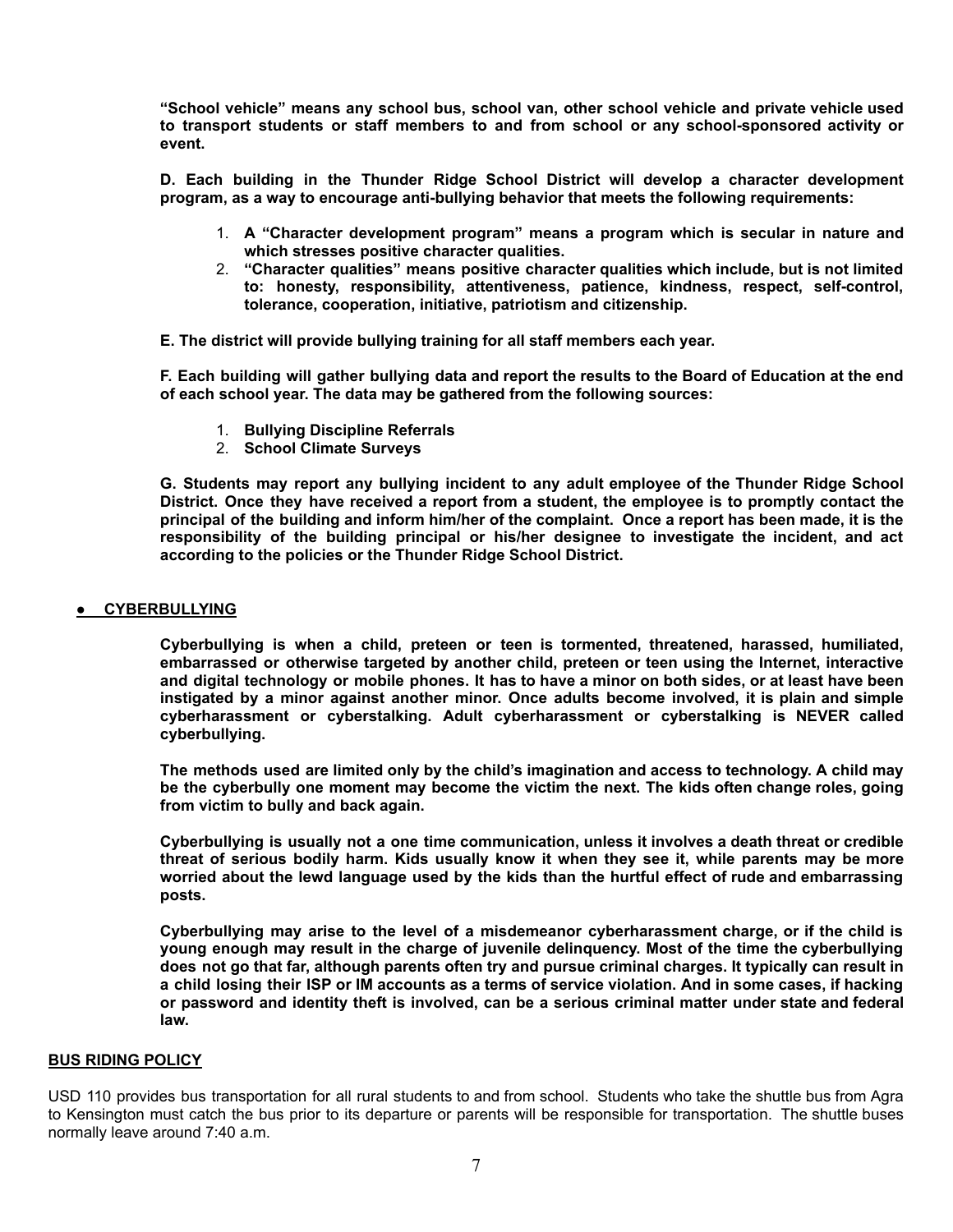Elementary students regularly riding the school bus to and from school must ride the bus home from school unless picked up by a parent/guardian. If the parent/guardian wishes their child picked up by another adult they should notify the principal's office. Bus students are not to ride home with other students that are not siblings unless there has been a written or verbal request to the principal's office and that request has been approved.

#### **BUS RULES FOR STUDENTS**

Pupils are under the authority of the bus driver when transported to and from school and to and from activities. Refusal to obey the bus driver and the rules listed below will make the students liable to be reported to school officials and disciplined accordingly.

1<sup>st</sup> Offense: Written Warning is given to the student. The warning removes the student from bus privileges until the form is signed by the parent. The form should be given to the bus driver before entering the bus the next day.

2<sup>nd</sup> Offense: The student will be removed from the bus for one day and/or placed in ISS for one day.

3rd Offense: The student will lose bus-riding privileges for 5 school days.

4<sup>th</sup> Offense: The student will lose bus-riding privileges for 10 school days.

5<sup>th</sup> Offense: The student will lose bus-riding privileges for 20 school days.

6<sup>th</sup> Offense: Bus privileges will be suspended for the rest of the year.

\**Steps may be skipped if the behavior warrants.*

- Pupils must be on time for the bus both morning and evening.
- Pupils must make sure the road is clear before crossing to the bus.
- Pupils must occupy the seats assigned to them by the bus driver or school official.
- Pupils must not extend their hands, arms, heads, or bodies out window or doors. Pupils must not leave the bus on the way to school or an activity without permission of the driver. The driver can give such permission except in the case of personal emergency or the pupil, or request of the pupil's parent, teacher, or guardian.
- Pupils will be permitted to converse in a normal tone, but loud and obscene language is prohibited.
- Pupils are never allowed to smoke, chew, or have alcoholic beverages on the bus.
- Pupils must not open or close bus windows without permission of the bus driver, nor shall they regulate or operate any part of the bus.
- Pupils must cooperate in keeping the bus clean, and must not damage the bus. Students shall not throw objects in or out of the bus, and not mar or deface the bus.
- With the exception of books, musical instruments, and gym equipment, pupils shall not transport anything without the permission of the driver.
- Pupils must be courteous to the driver and fellow pupils.
- Positively no extra riders without explicit permission from school officials.
- Absolutely no fighting of any kind.
- Absolutely no standing on the bus when it is in motion.

# **COMPUTERS**

Each elementary student will receive instruction in the computer lab each day. The instruction will be in the academic areas of reading, writing, mathematics, social studies and science. Keyboarding skills will also be taught. Students **are not** allowed to bring their own computers, IPads, Ipods, or other electronic devices to school.

#### **DISCIPLINE**

PHILOSOPHY: The word "discipline" is derived from the word "disciple" which means, "to teach." The purpose of these discipline and attendance policies is to ensure a safe, child-centered learning environment, which is free of disruption. These policies involve parents, community members, and school personnel in the process, and hold students accountable for their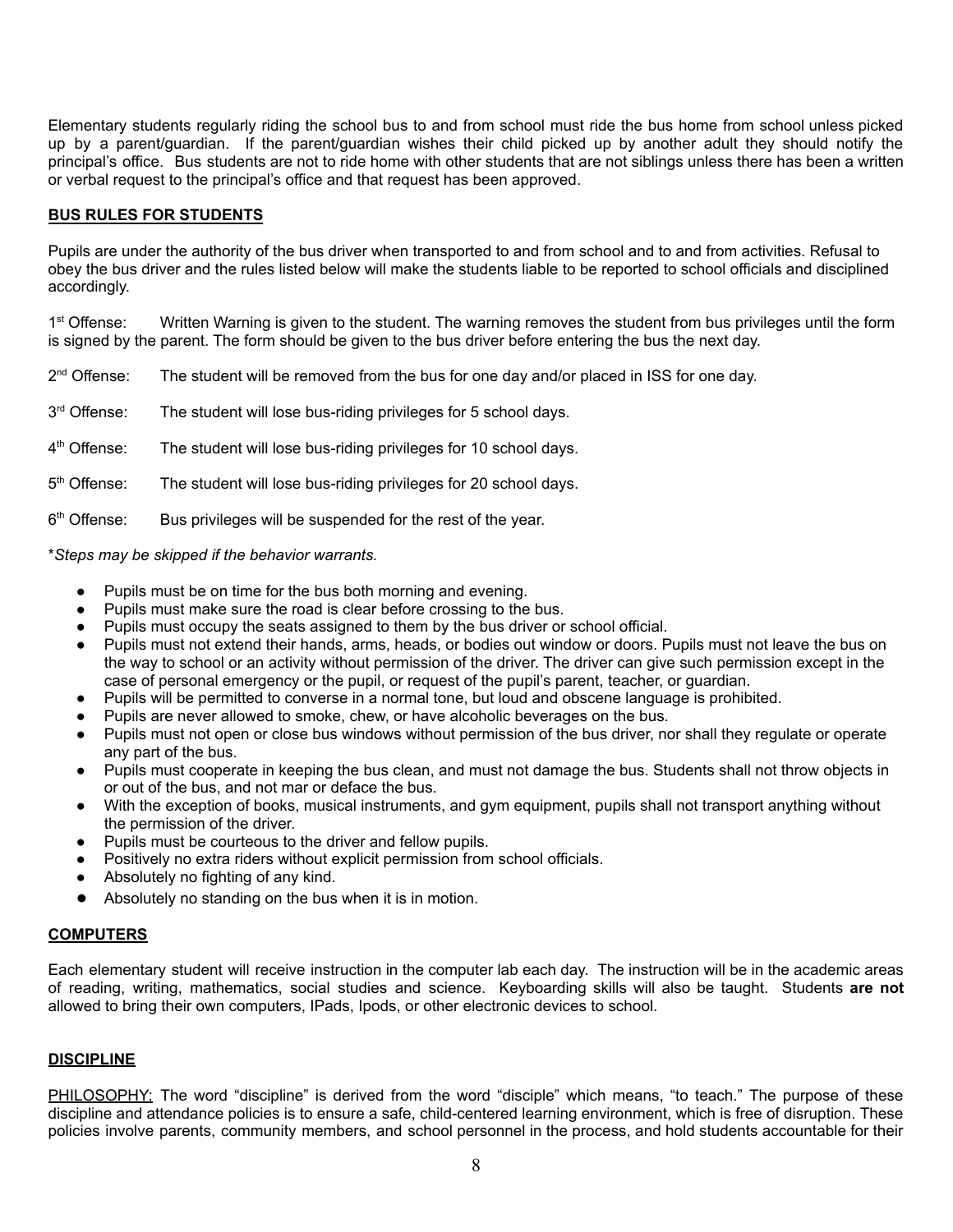behavior. The goal of USD 110 is to develop those traits known as the Six Pillars of Character counts: Caring, Respect, Fairness, Citizenship, Trustworthiness, and Responsibility.

The effective education of our students requires a school environment in which students feel safe and secure. The Board of Education is committed to maintain an environment conducive to learning in which students are safe from violence, threats, name-calling, intimidation, and unlawful harassment. This policy shall include circumstances related to racial harassment and racial discrimination and how each are related to student to student, student to school personnel, and school personnel to student incidents.

#### DISCIPLINARY REFERRAL PROCESS:

 1. It is acknowledged that all staff members share in the responsibility for enforcing the discipline policies and creating an environment conducive to learning. All referrals shall be made in writing.

 2. The principal and/or his/her designee shall conduct and document a confidential investigation to determine whether or not to proceed with charging the referred student with a violation of policy.

 3. In investigating a referral, the administrator or designee shall interview witnesses as appropriate and necessary.

 4. In processing disciplinary referrals, the administrator or designee shall utilize, as appropriate, Character Counts-focused counseling with students.

 5. All disciplinary policy consequences described below accumulate throughout the school year unless otherwise specified. Parents will be contacted regarding each offense.

 6. Any/all unlawful items shall be confiscated and will be turned over to a law enforcement agency as soon as possible.

# **SUSPENSION PROCEDURES**

When a principal (or designee) determines that a student be suspended, the following procedures will be followed:

- 1. A meeting will be held prior to the suspension of any student. At this meeting the student will be entitled to:
	- a. A written or oral statement of the charges
	- b. If the student denies the charges, a summary of the evidence against the student will be presented.
	- c. The student will be provided an opportunity to explain his/her conduct.
- 2. The meeting shall precede suspension of the student except where the nature of the misconduct requires immediate removal. In such situations, the meeting will follow the suspension as soon as reasonably possible following the date of suspension.
- 3. Following the suspension, the parents or guardians of suspended students will be notified in writing. The notification will include the dates of the suspension; describe the student's misconduct, and the action taken by the principal.

# **● EXPULSION PROCEDURES**

When a principal (designee) recommends to the superintendent (or designee) that a student be expelled from school, the following procedures will be followed:

- 1. The superintendent (or designee) may conduct an expulsion meeting, or may appoint one of the following persons to conduct the expulsion meeting:
	- a. Legal counsel
	- b. A member of the administrative staff who did not expel the student and was not involved in the events giving rise to expulsion.
	- 2. An expulsion will not take place until the student and the student's parents are given notice of their right to appear at the expulsion meeting conducted by the superintendent of the person designated above. Failure by a student or a student's parent to appear at this meeting will be deemed a waiver of rights administratively to contest the expulsion or to appeal it to the school board.
	- 3. The notice of the right of an expulsion meeting will be in writing, delivered by certified mail or by personal delivery, and contain the reasons for the expulsion and the date, time, place, and purpose of the meeting.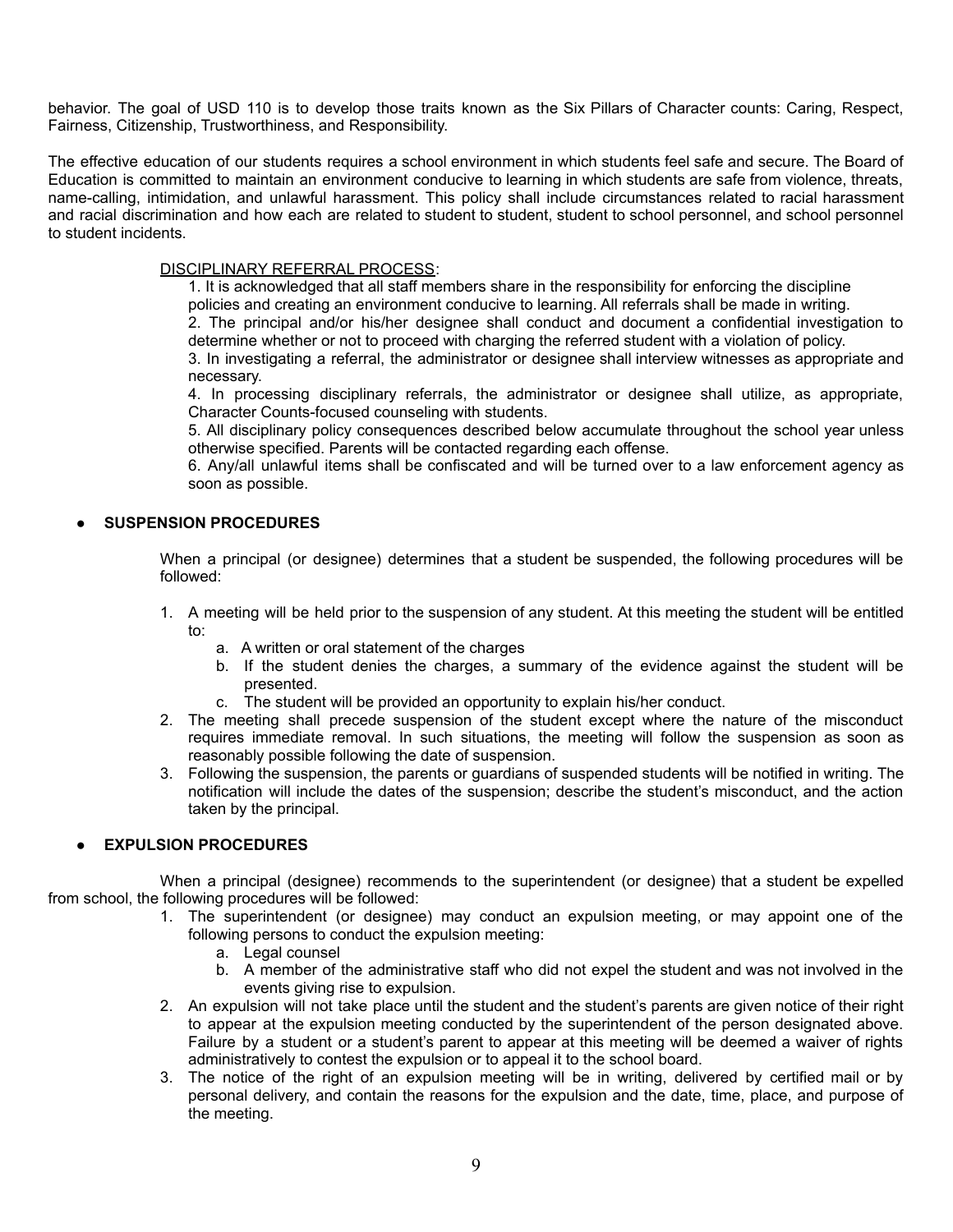- 4. At the expulsion meeting, the principal (or designee), will present evidence to support the charges against the student. The student or parent will have the opportunity to answer the charges against the student, and to present evidence to support the student's position.
- 5. If an expulsion meeting is held, the person conducting the expulsion meeting will make a written summary of the evidence heard at the meeting, take an action found to be appropriate, and give notice of the action taken to the student and the student's parents.

#### **IN-SCHOOL SUSPENSION**

In-School Suspension is used primarily for disciplinary situations. In-School Suspension involves removing a student form the mainstream of school activity and assigning him/her to a strictly supervised and restricted classroom.

The student assigned to In-School Suspension will be allowed to complete work (assignments, tests, etc.) for credit. The student cannot receive credit for participation in class lectures and discussion, or lab situations that are missed due to the ISS assignment. Teachers may send tests or other assignments to students to be completed during the ISS time, but they are not obligated to do so.

Students assigned to one period of ISS-Teachers may send students to ISS room upon notification of the office for the class period, if warranted. The ISS supervisor will keep a log of students sent directly from one classroom for a one period suspension.

The suspended student must report to the ISS room at 8:00 a.m. Suspended students must bring a sack lunch or purchase a meal while on ISS. The lunchroom will have available a table assigned to ISS students. The students will be escorted to and from the lunchroom by the lunch duty teacher (or designee). Students in ISS are always responsible for completing assignments for classes missed

#### ● **OUT OF SCHOOL SUSPENSION**

Out-of-School Suspension is for disciplinary purposes. Out-of-School Suspension involves removing a student from the school premises for a specified number of days. Out-of School Suspension is used for more severe disciplinary issues and repeated offenses. Students placed in Out-of School Suspensions are not allowed on school grounds during the suspension and are not allowed to be involved in any school activities during the suspension. Students on Out-of-School Suspension will not receive credit for work missed during the suspension.

#### **ALL DISCIPLINE POLICIES APPLY TO BEHAVIOR THAT OCCURS WHILE ON SCHOOL PROPERTY, IN A SCHOOL BUS/VEHICLE, OR AT A SCHOOL ACTIVITY, BUS STOP, ATHLETIC OR SOCIAL EVENT.**

#### ● **WEAPONS IN SCHOOL POLICY** (School Year)

The Board of Education recognizes that the presence of weapons in school not only creates unacceptable risks of injury or death, but also creates a climate that undermines the educational purposes of the schools. Accordingly, it is the policy of the Board of Education to forbid the possession, custody, or use of weapons by students or unauthorized personnel in or around school property.

This policy is enacted to implement the requirements of the Federal Gun Free Schools Act of 1995, 33 U.S.C. § 3351 (a) (1) and it is the intention of the Board that it be interpreted to conform to provisions of the referenced laws.

#### **Definitions**:

Weapon: For purposes of this policy, a "weapon" is any firearm, knife, explosive, or other object, even if manufactured for a nonviolent purpose, that has a potentially violent use, or any "look-a-like" object that resembles an object that has a potentially violent use, if under the surrounding circumstances, the purpose of keeping or carrying the object is for use, or threat of use, as a weapon.

Firearm: For the purposes of this policy, and for purposes of compliance with Federal Gun Free Schools Act, a "firearm" is defined as any weapon, including a starter gun, which will or is designed to or may readily be converted to expel a projectile by the action of an explosive; the frame or receiver of any such weapon; and firearm muffler or firearm silencer, or any destructive device.

Prohibitions: It is the policy of the Board that no student shall bring a weapon into a school zone, nor carry or keep any weapon in a school zone or while attending or participating in any school activity, including during transportation to or from such activity.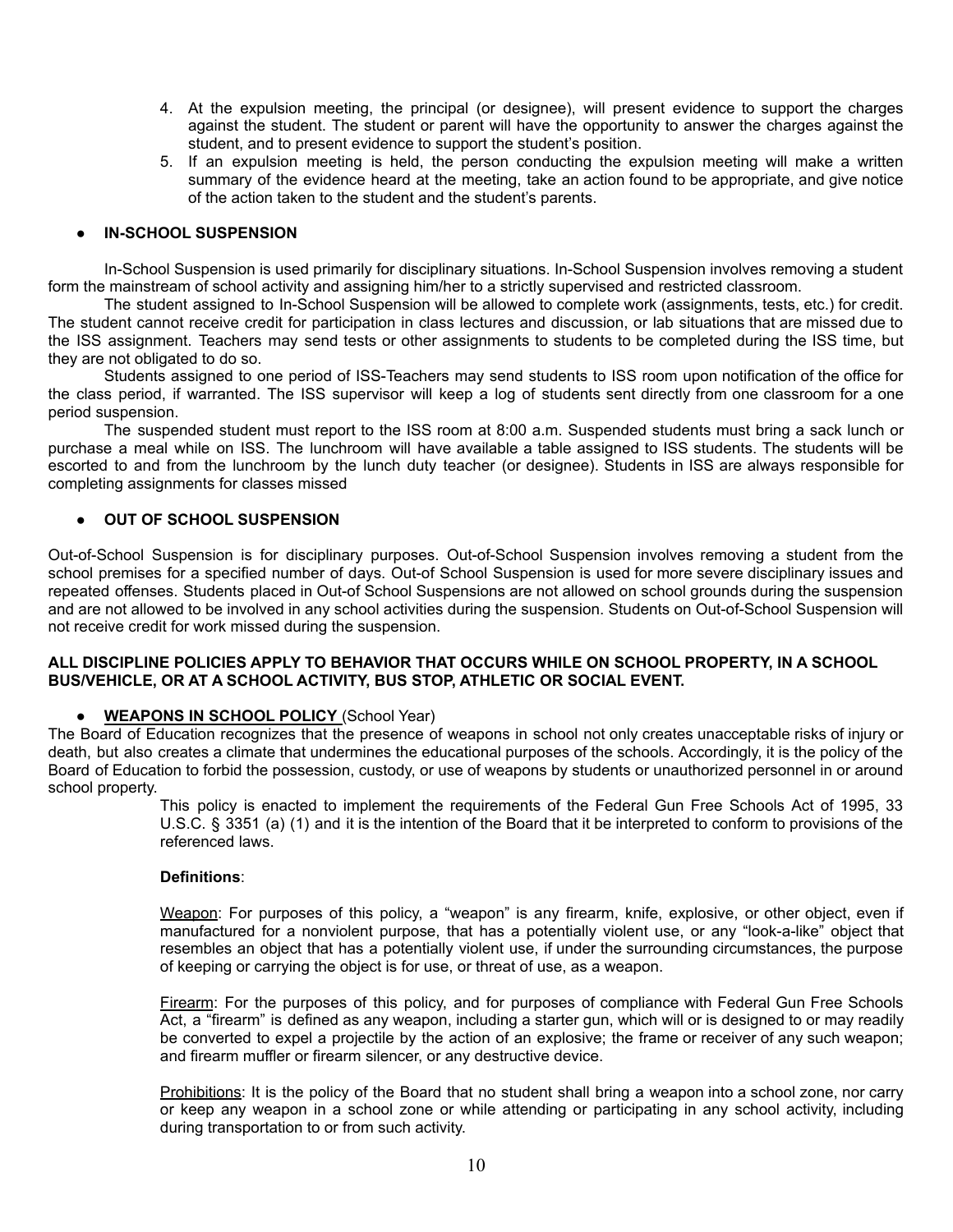Enforcement: This policy shall be enforced according to the Board's Student Search and Seizure Policy. Disciplinary actions pursuant to this policy shall follow the procedures prescribed by state statute.

#### Penalties for Violations:

Any student found to be in violation of this policy shall be subject to discipline, including long-term suspension and long-term expulsion.

 a. In compliance with the Federal Gun Free Schools Act, any student found to be in violation of this policy due to possession of a firearm, as defined in this policy, shall at a minimum, be expelled from school for a period of not less than one year (186 school days), provided, that the Superintendent or the Board of Education may modify such penalty in appropriate cases in their discretion.

 b. This policy shall be interpreted in a manner consistent with the Individuals with Disabilities Education Act (IDEA).

 1. In accordance with the provision of 20 U.S.C. § 1415e(3) (B) of the IDEA, a child with a disability who is determined to have brought a weapon to a school under the jurisdiction to the School Board may be placed in an interim alternative educational setting as specified by the IEP team.

 2. If the parent or guardian requests a due process hearing, the child shall remain in the alternative educational setting during the tendency of such proceeding, unless the parents and school officials agree otherwise.

#### Elementary and Secondary Schools (K-12)

Any offense: Parental notification and notification to the appropriate law enforcement authorities and then refer the student to the Hearing Authority with a recommendation of long-term suspension for one (1) calendar year.

# **IF THIS HAPPENS**

# ● **POSSESSION OF WEAPONS OTHER THAN FIREARMS:** (School Year)

#### **THEN THIS HAPPENS**

Elementary and Secondary Schools (K-12)

Any offense: Parental notification and notification to the appropriate law enforcement agency and then refer the student to the Hearing Authority with a recommendation of long-term suspension for the remainder of the current semester with the option of extending the long-term suspension for one (1) calendar year.

#### **IF THIS HAPPENS**

- **THREAT OR ATTACK WITH A WEAPON** (School Year) (Student to Student/School Personnel/Other Persons) A threat with a weapon or an attack with a weapon with the obvious intent to harm school personnel, another student, or other persons attending a school function or on school property. A weapon is defined as any instrument such as a knife, gun, ice pick, razor, or any substance used with the intent of inflicting bodily harm.
- **THREAT TO USE A WEAPON** (School Year) (Student to Student/School Personnel/Other Persons)

#### **THEN THIS HAPPENS**

Elementary and Secondary Schools (K-12)

Any offense: Parental notification and notification of the appropriate law enforcement agency and then refer the student to the Hearing Authority with a recommendation of long-term suspension for one (1) calendar year.

#### **IF THIS HAPPENS**

#### ● **DISRUPTIVE AND DANGEROUS TACTICS** (School Year)

Offenses that are considered dangerous or disruptive: arson, playing with fire, calling in a bomb threat, possession or explosion of fireworks an explosives, riot, walk-outs, strikes, setting off fire alarms, discharging fire extinguishers are included in this section. Also, other acts that are equally as disruptive or dangerous might be charged as an offense in this policy, such as students obstructing school personnel from responding to a dangerous or potentially dangerous situation.

# **THEN THIS HAPPENS**

Elementary and Secondary Schools (K-12)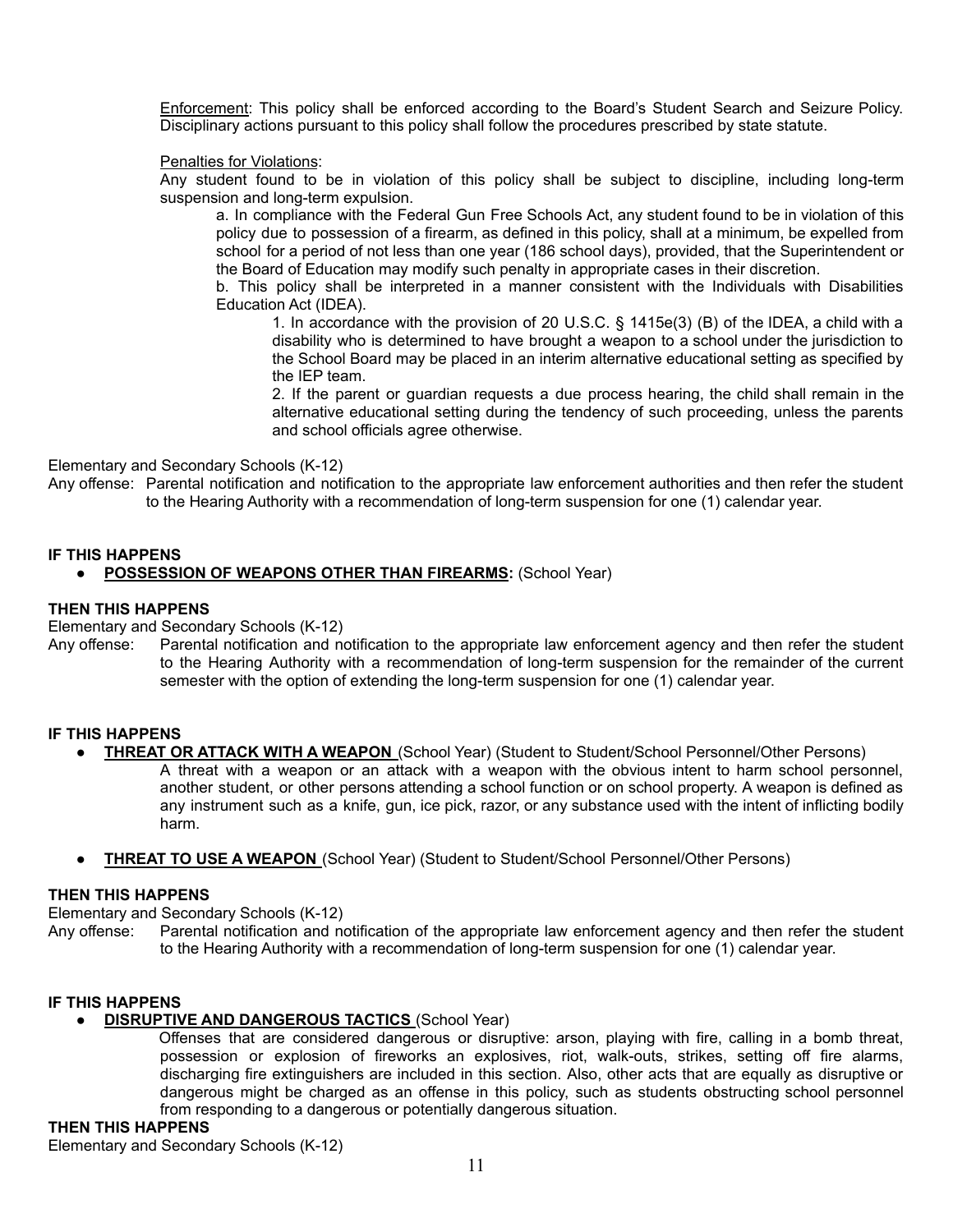Any offense: Parental notification and notification to the appropriate law enforcement agency and then refer the student to the Hearing Authority who will have the prerogative of long-term suspension for the remainder of the current semester with the option of extending the long-term suspension through the succeeding semester and/or district behavior contract, depending on the nature of the offense.

#### **IF THIS HAPPENS**

- **SEXUAL ATTACK** (School Year) (Student to Student/School Personnel)
	- The act of abusing the personal rights of another by the imposition of sexual acts. Various forms of touching may be interpreted as assault.

#### **THEN THIS HAPPENS**

Elementary and Secondary Schools (K-12)

Any offense: Parents of both students and the appropriate law enforcement agency shall be notified. The student responsible for the assault shall be referred to the Hearing Authority and suspended from school until the hearing is held. The Hearing Authority may expel the student for up to one (1) calendar year (186 school days) or place the student on a behavior contract. The student responsible for the assault must begin counseling, at student expense with a mental health agency prior to returning to school.

# **IF THIS HAPPENS**

- **PHYSICAL ATTACK** (School Year) (Student to School Personnel)
	- An actual attack on school personnel, or other persons on school property or at a school activity. This may include any form of intentionally forceful, harmful, hurtful, or clearly offensive physical contact administered upon or directed to the body of another, including, but not limited to:

 a. Striking, kicking, squeezing, pushing, or pinching any part of the body, or forcefully grabbing the body or attempting to do any of the foregoing; or

b. Restraining or restricting physical movement through physical contact, or attempting to do either.

#### **THEN THIS HAPPENS**

Elementary and Secondary Schools (K-12)

Any offense: Parental notification and notification to the appropriate law enforcement agency, and then refer the student to the Hearing Authority who will provide an opportunity for a hearing with the parents and student present with recommendation to expel for up to one (1) year (186 school days).

The student shall be suspended for a minimum of five (5) days or until the hearing, whichever is longer.

#### **IF THIS HAPPENS**

- **PHYSICAL ATTACK** (School Year) (Student to Student)
	- The act of inflicting bodily injury of a serious nature to another student. This would include using part of your person, including, but no limited to the following: fist, head, elbow, foot, knee, or teeth.

# **THEN THIS HAPPENS**

Elementary Schools (K-3)

 $1<sup>st</sup>$  offense: Parental notification and mandatory conference, notification of appropriate law enforcement agency, and then either a three (3) day in or out of school suspension, or a chosen alternative form of discipline.

 $2<sup>nd</sup>$  offense: Parental notification and mandatory parent conference, and notification of the appropriate law enforcement agency, and five (5) days in or out of school suspension, or a chosen alternative form of discipline.

3<sup>rd</sup> offense (and subsequent): Parental notification and mandatory conference, notification of appropriate law enforcement agency, and then referral to the Hearing Authority with recommendation for district behavior contract and/or long-term suspension for the remainder of the semester.

**IF THIS HAPPENS**

**• AGGRESSIVE CONFRONTATION** (School Year) (Student to Student)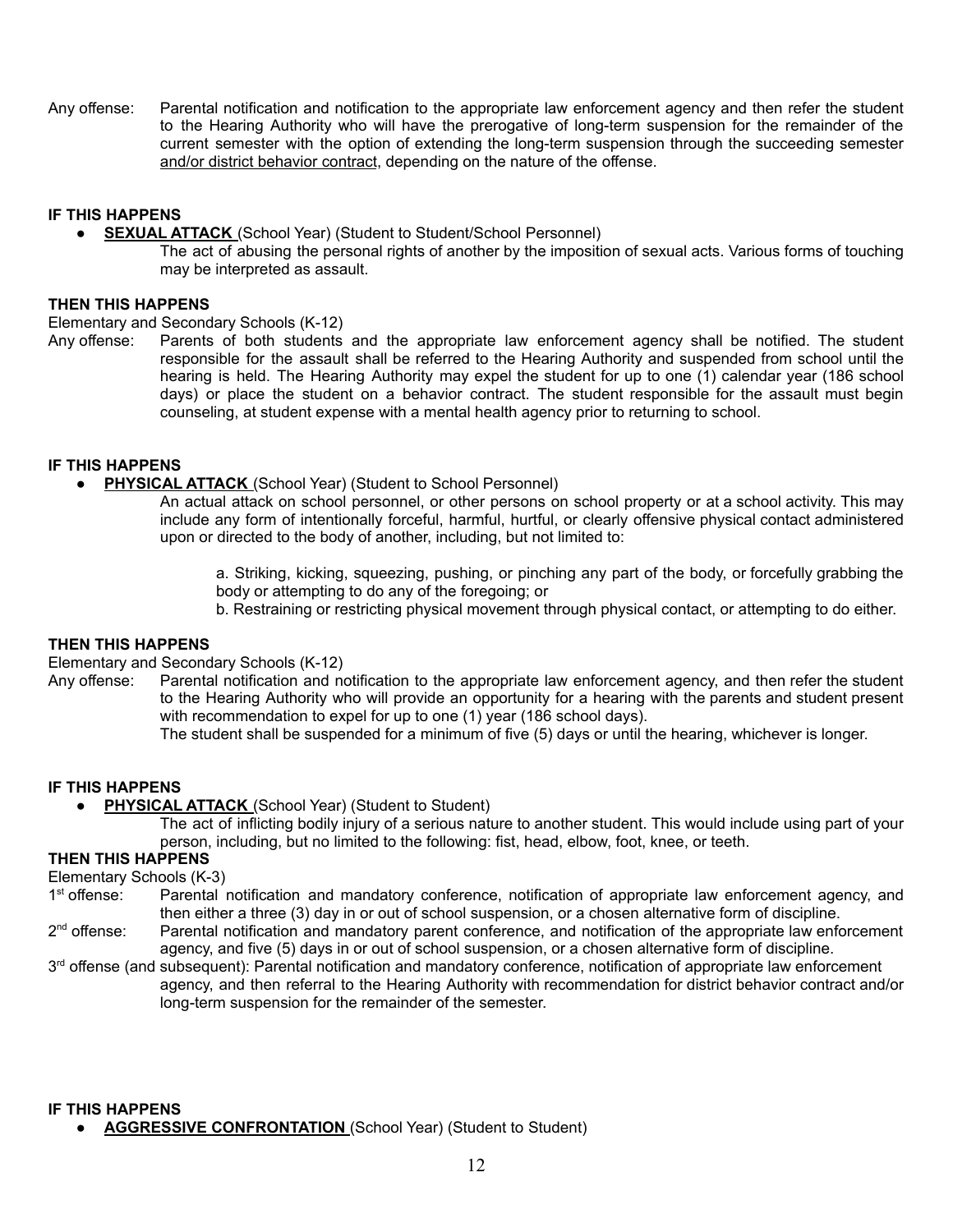The act of verbally or physically confronting another student in a disruptive manner. Shall include, but not be limited to, the acts of intentionally pushing, shoving, bumping, running into, tripping, or grabbing another student however no punches are thrown.

# **THEN THIS HAPPENS**

Elementary Schools (K-3)

- $1<sup>st</sup>$  offense: Principal-Student conference unless more serious consequences are warranted.
- 2<sup>nd</sup> offense: Parental notification and either one (1) day in-school suspension, or a chosen alternative form of discipline. Mediation and counseling required.
- 3<sup>rd</sup> offense: Parental notification and either a three (3) day in-school suspension.
- 4<sup>th</sup> offense (and subsequent) Parent notification and mandatory conference, and either five (5) days in or out of school suspension, or a chosen form of discipline.

#### **IF THIS HAPPENS**

- **FIGHTING** (Elementary only) (School Year)
	- The act of physically confronting another student in such a manner where punches are thrown but does not result in serious bodily injury.

#### **THEN THIS HAPPENS**

Elementary Schools (K-3)

- $1<sup>st</sup>$  offense: Parental notification with principal discretion in notifying appropriate law enforcement agency, and either a one (1) day in or out of school suspension.
- $2<sup>nd</sup>$  offense: Parental notification with principal discretion in notifying appropriate law enforcement agency, and either three (3) days in or out of school suspension.
- 3<sup>rd</sup> offense: Parental notification with principal discretion in notifying appropriate authorities and five (5) days in or out of school suspension, or a chosen alternative form of discipline.
- $4<sup>th</sup>$  offense: Parental notification with principal discretion in notifying appropriate law enforcement agency, and referral to the Hearing Authority who will provide an opportunity for a hearing with parents and student present to discuss the possibility of long term suspension (long-term suspension) for the remainder of the current semester with the option of extending the period of long-term suspension through the succeeding semester. The student shall be suspended a minimum of five (5) days or until the hearing, whichever is longer.

# **IF THIS HAPPENS**

#### ● **MISBEHAVIOR(School Year) (K-3)**

Behavior which creates a willful and significant interference with the educational process. Misbehavior may include repetitive disruptions for which the classroom teacher has exhausted classroom consequences, including parental notification. The misbehavior may occur on school property, school bus/vehicle, at a bus stop, or at an activity, athletic or social event. The principal or his/her designee will use their discretion in the processing of student referrals. Misbehaviors include, but are not restricted to the following definitions:

- 1. The use of profane language, or gestures, which are disruptive, but not directed at school personnel.
- 2. The willful refusal to identify one's self upon request form school personnel.
- 3. The failure to disperse or leave any school facility or school event after being requested to do so by authorized school personnel.
- 4. The refusal to follow a reasonable direction issued by authorized school personnel.
- 5. The theft of minor items such as school supplies.
- 6. The wearing of clothing which is disruptive to the educational process or in poor taste.

# **THEN THIS HAPPENS**

Elementary School (K-3)

| 1 <sup>st</sup> offense: | Principal-student conference. If the principal or his/her designee felt he student behavior warrants a parent |
|--------------------------|---------------------------------------------------------------------------------------------------------------|
|                          | conference, then the student may be suspended until a conference can be arranged.                             |
|                          |                                                                                                               |

- $2<sup>nd</sup>$  offense: Parental notification and then either one (1) day in or out of school suspension OR a chosen alternative form of discipline.
- $3<sup>rd</sup>$  offense: Parental notification and parent conference, and then either three (3) day in or out of school suspension OR a chosen alternative form of discipline.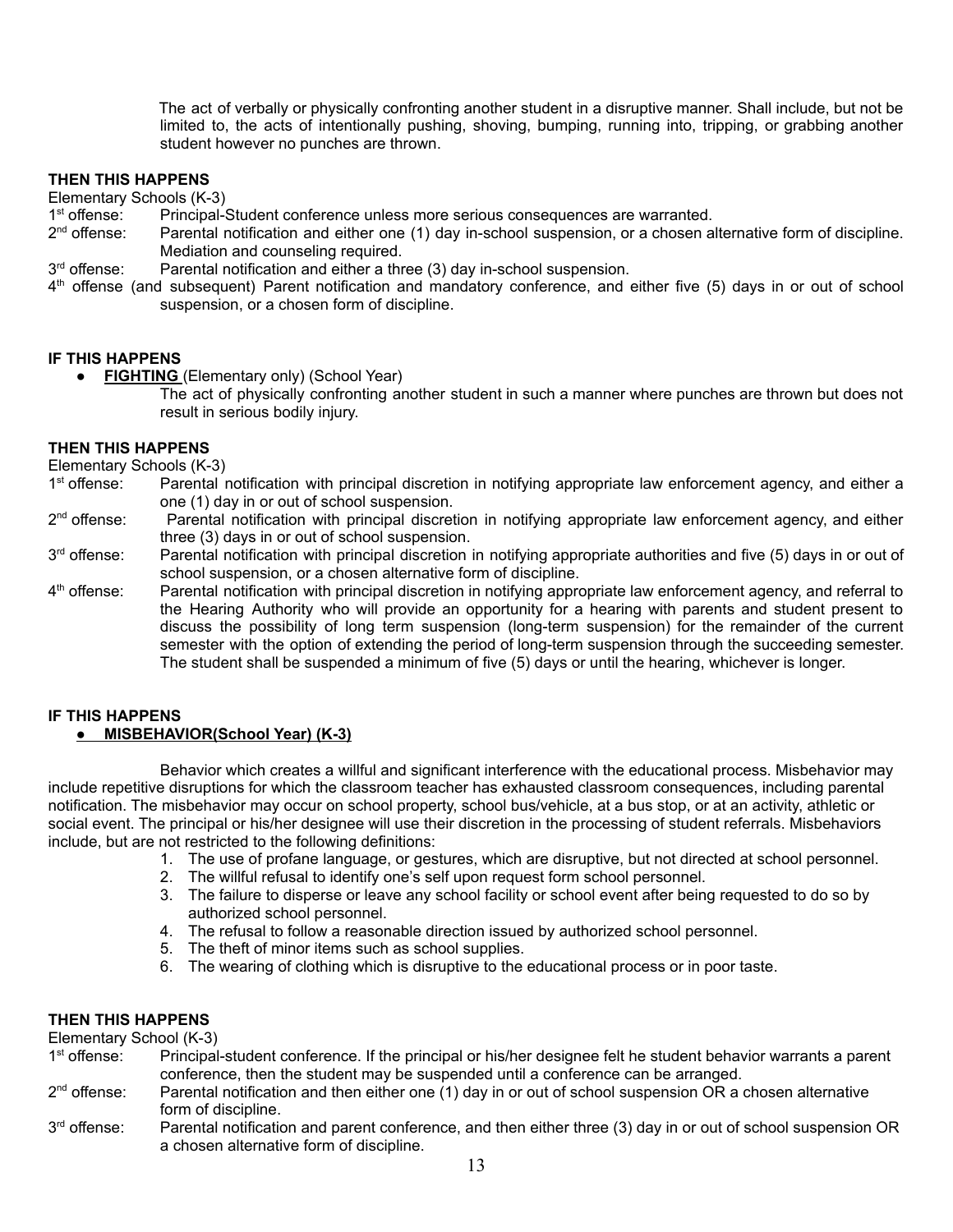- $4<sup>th</sup>$  offense: Parental notification and parental conference, and then five (5 days) in or out of school suspension, or a chosen alternative form of discipline. Additional consequences may include placement in an alternative setting and/or a local behavior contract.
- $5<sup>th</sup>$  offense: Parental notification and referral to the Hearing Authority who will provide the opportunity for a hearing with the parent and student present to discuss the possibility of long-term suspension for the remainder of the semester. The Hearing Authority would have the prerogative of long-term suspension and/or district behavior contract at this hearing. The student will be suspended until the hearing.

# **IF THIS HAPPENS**

- **THREAT** (School Year) (Student to School Personnel)
	- Threatening physical harm, harassment or intimidation toward school personnel either by spoken or written word or by gesture or expression.

#### **THEN THIS HAPPENS**

Elementary School (K-3)

- 1<sup>st</sup>/2<sup>nd</sup> offense: Parental notification with mandatory parental conference. At principal discretion, appropriate law enforcement agency notified, if warranted. Refer for counseling. Suspension, in or out of school, not to exceed five (5) days per incident, or other disciplinary action to be administered at the discretion of the principal.
- 3<sup>rd</sup> offense: Parental notification, notification of appropriate law enforcement agency, and then refer to the Hearing Authority who will provide an opportunity for a hearing with the parents and student present to discuss the possibility of long-term suspension for the remainder of the semester. The Hearing Authority will have the prerogative of long-term suspension and/or a district behavior contract at this hearing. The student will be suspended until the hearing.

#### **IF THIS HAPPENS**

- **THREAT** (School Year) (Student to Student)
	- Threatening physical harm, harassment or intimidation toward another student or a guest of the school either by spoken/written word, by gesture or expression, or by signing to intimidate another student or students.

#### **THEN THIS HAPPENS**

Elementary Schools (K-3)

- 1<sup>st</sup> offense: Parent notification and then either a one (1) day in-school suspension, or a chosen alternative form of discipline.
- 2<sup>nd</sup> offense: Parental notification, and either three (3) day in-school suspension or a chosen alternative form of discipline. Law enforcement contacted if warranted.
- 3<sup>rd</sup> offense: Parental notification and mandatory parental conference, and either five (5) day in-school suspension or a chosen alternative form of discipline. Law enforcement contacted.
- $4<sup>th</sup>$  offense: Refer the student to the Hearing Authority who will provide an opportunity for a hearing with the parents and student present to discuss the possibility of long-term suspension. The Hearing Authority would have the prerogative of long-term suspension and/or district behavior contract for the remainder of the semester or the year at this hearing.

#### **IF THIS HAPPENS**

● **HAZING/INTIMIDATION** (School Year) (Student to Student)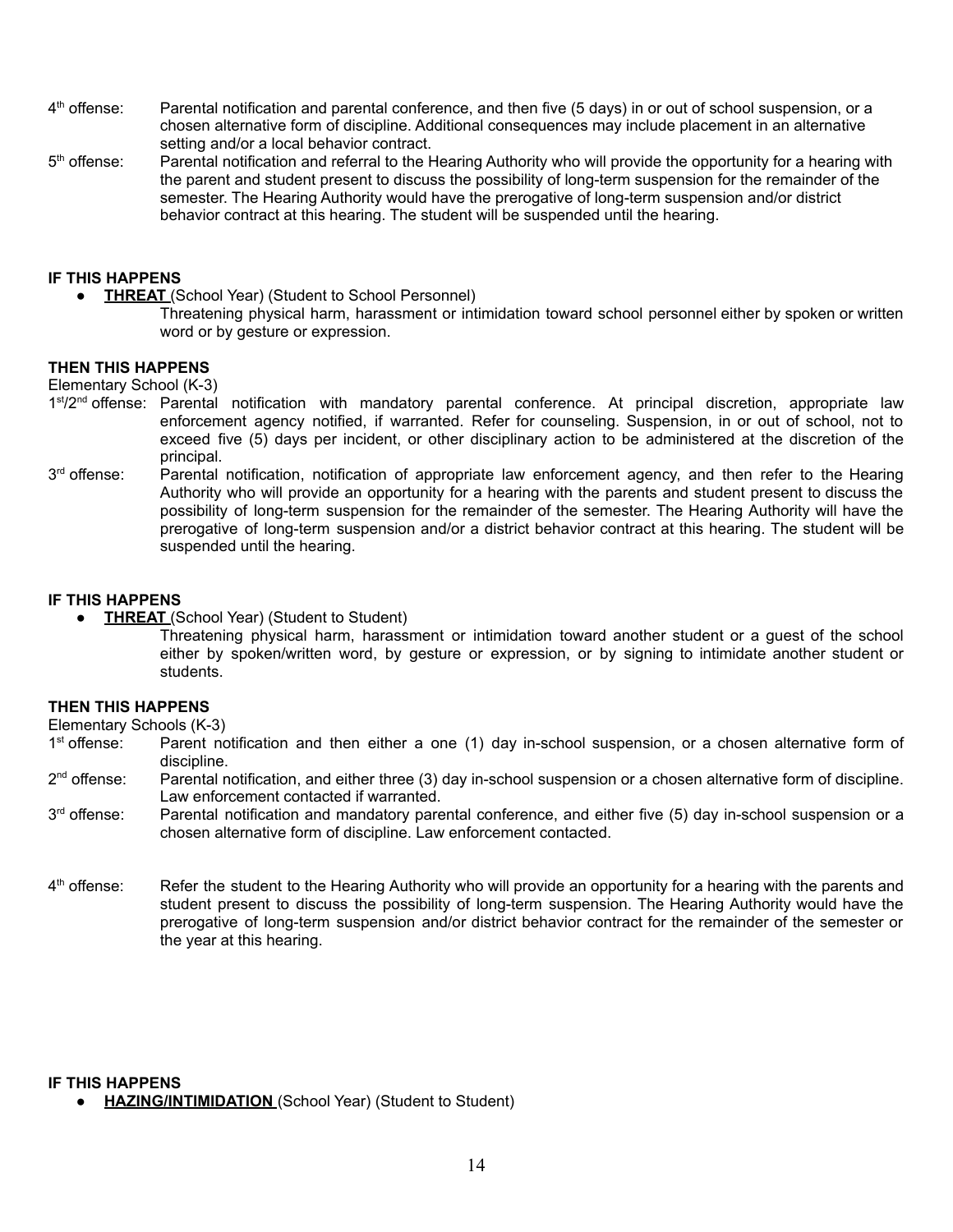Any willful act done by a student, whether individually or in concert with other, to another student(s) for the purpose of subjecting such student(s) to humiliation, intimidation, physical abuse or threats of abuse, social or other ostracism, shame, or disgrace.

# **THEN THIS HAPPENS**

Elementary Schools (K-3)

- $1<sup>st</sup>$  offense: Parental notification and mandatory conference, notification of appropriate law enforcement agency, and then either a three (3) day in or out of school suspension.
- $2<sup>nd</sup>$  offense: Parental notification and mandatory parent conference, and notification of the appropriate law enforcement agency, and five (5) days in or out of school suspension
- 3<sup>rd</sup> offense (and subsequent) Parental notification and mandatory conference, notification of appropriate law enforcement agency, and then referral to the Hearing Authority with recommendation for district behavior contract and/or long-term suspension for the remainder of the semester.

#### **IF THIS HAPPENS**

**SEXUAL HARASSMENT** (School Year) (Student to Student/School Personnel)

Behavior (including gestures) or words (oral or written) that are directed at a student or school personnel because of his/her sex that are uninvited, unwanted, or unwelcome which would cause the person of that sex to feel uncomfortable or offended or when the conduct by its nature is clearly unwelcome or inappropriate. A student who has initially welcomed conduct of a sexual nature by active participation must give specific notice to the alleged harasser that such conduct is no longer welcomed in order for such subsequent conduct to be deemed unwelcome.

Examples include, but are not limited to:

- a. Comments about body parts or rating a person's body.
- b. Spreading of sexual rumors, stories or jokes.
- c. Using sexual orientation as an insult.
- d. Staring or pointing at a person's body parts.
- e. Making obscene gestures.
- f. Displaying of sexual materials.
- g. Verbal sexual advances including subtle pressure for sexual activity.
- h. Repeated or persistent unwelcome requests for dates, meeting, or other social interactions.

NOTE: If sexual touch occurs, the Sexual Attack policy can be enforced.

# **THEN THIS HAPPENS**

Elementary School (K-3)

- $1<sup>st</sup>$  offense: Parents of both students shall be notified, parental conferences may take place, referral to counseling, and principal discretion to impose a one (1) day in-school suspension.
- 2<sup>nd</sup> offense: Parental notification with a parent conference, mandatory counseling referral, and a two (2) day in-school suspension. Law enforcement will be called if warranted.
- 3<sup>rd</sup> offense: Parents of both students shall be notified, parent conference, mandatory counseling referral, and either a three (3) day in or out of school suspension. The Student Assistance Team will be involved. Law Enforcement will be contacted. The Hearing Authority will have the prerogative of long-term suspension or a discipline contract.

# **MULTIPLE DISCIPLINE VIOLATIONS**

It is possible under these policies to be referred to the administration on several occasions in the various classifications without reaching the level of recommended long-term suspension. In order to discourage such a practice, students in elementary schools who are referred to the administration for disciplinary action eight (8) times during a semester will be considered for long-term suspension for the remainder of the semester. Students attending mid or high schools who are referred to the administration for disciplinary action four (4) times during a semester or six (6) times during a school year, will be recommended to the Hearing Authority for long-term suspension for the rest of the semester/year. The Hearing Authority would have the prerogative of long-term suspension at this hearing. If the student is allowed to remain in school and subsequent offenses occur, a recommendation for long-term suspension will be made by the administration. **DISCRIMINATION**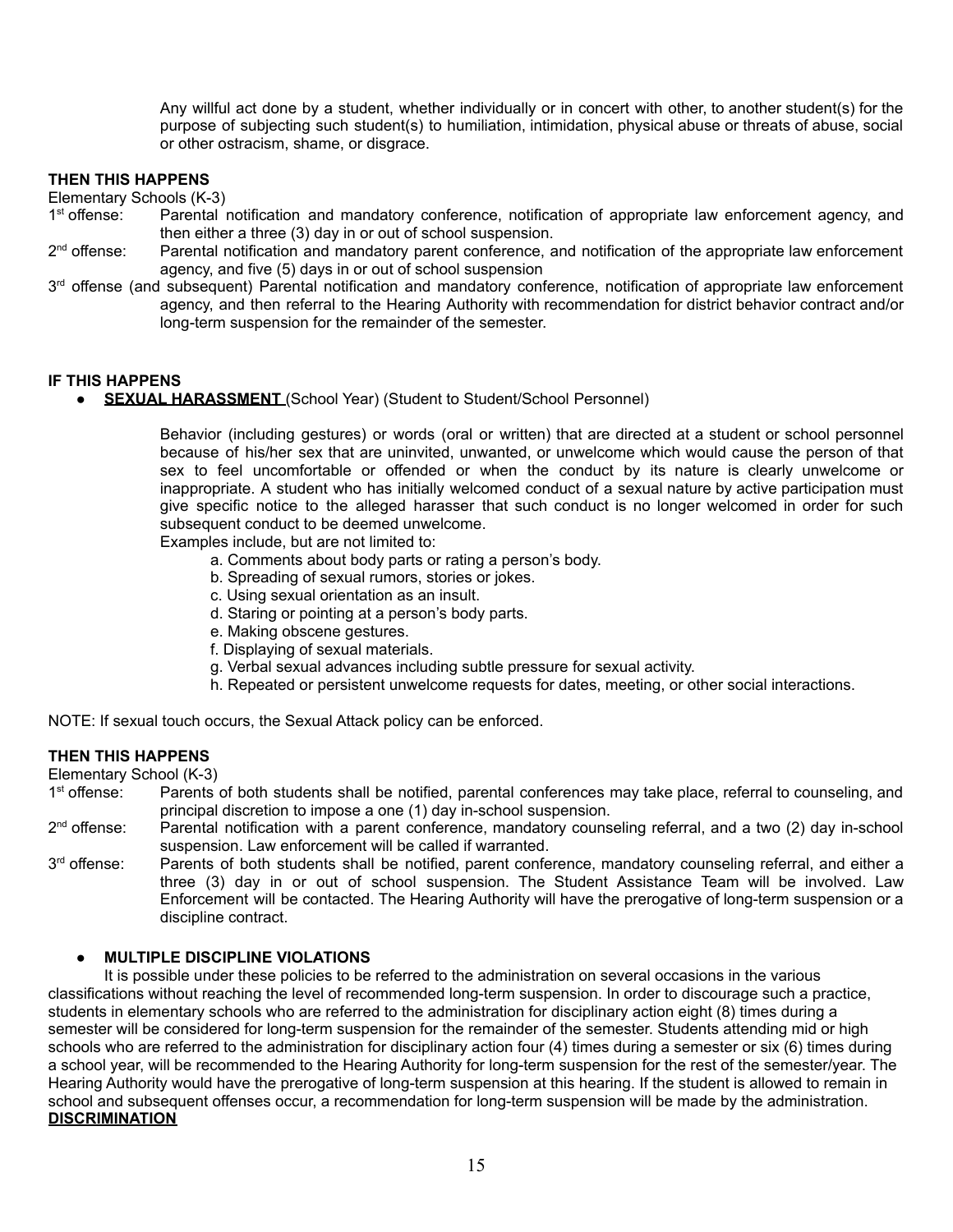USD 110 does not discriminate against any individual on the basis of race, color, national origin, sex, disability, age, or religion in the admission to access to, or treatment of individual students in the district's programs and activities. The Superintendent has been designated to coordinate compliance with nondiscrimination requirements contained in Title VI of the Civil Right Act of 1964; The Superintendent has been designated to coordinate compliance with nondiscrimination requirements contained in Title IX of the Education Amendments of 1972; The Superintendent has been designated to coordinate compliance with nondiscrimination requirements contained in Section 504 of the Rehabilitation Act of 1973, and the Superintendent has been designated to coordinate compliance with nondiscrimination requirements contained in The Americans with Disabilities Act of 1990.

Complaints of discrimination should be addressed to the students building principal or the appropriate compliance coordinator. Unresolved complaints and complaints against the superintendent should be addressed to the board of education.

# **DRUG FREE SCHOOLS**

USD 110 adheres to the Drug Free Schools policy required by the 1989 amendments to the Drug Free Schools and Communities Act which states that: "The unlawful possession, use, or distribution of illicit drugs and alcohol by students on school premises or as part of any school activity is prohibited."

#### **To remain in enrollment in USD 110, students must abide by the terms of the following policy:**

Students shall not unlawfully manufacture, distribute, dispense, possess or use illicit drugs, controlled substances or alcoholic beverages on school district property, or at any school activity. Any student violating the terms of this policy shall be reported to the appropriate law enforcement officials, and shall be subject to the following sanctions:

- 1. A first time violator shall be subject to the following sanctions:
	- a. A punishment up to and including short-term suspension.
	- b.Suspension from all student activities for a period of not less than one month.
- 2. A second time violator shall be subject to the following sanctions:
	- a. A punishment up to and including long-term suspension;
	- b. Suspension from all student activities for a period of not less than one semester or four months.
	- c. A student placed on long term suspension under this policy may be readmitted on a probationary status if the student agrees to complete a drug and alcohol rehabilitation program. (Name(s) of acceptable programs are on file with the board clerk.)
- 3. A student who violates the terms of this policy for the third time, and any subsequent violations, shall be subject to the following sanctions:
	- a. A punishment up to and including expulsion from school for the remainder of the school year.
	- b. Suspension from participation and attendance at all school activities for the year.
	- c. A student who is expelled from school under the terms of policy may be readmitted during the term of the expulsion only if the student has completed a drug and alcohol education and rehabilitation program at an acceptable program.

Students who are suspended or expelled under the terms of this policy will be afforded the due process rights contained in board policies and Kansas statues, K.S.A. 72-8901, et seq. Nothing in this policy is intended to diminish the ability of the district to take other disciplinary action against the student in accordance with other policies governing student discipline. In the event a student agrees to enter into and complete a drug education or rehabilitation program, the cost of such program shall be the responsibility of the student and his or her parents. Drug and alcohol counseling and rehabilitation programs are available for students of the district.

A list of available programs along with names and addresses of contact persons for the program is on file with the board clerk. Parents or students should contact the directors of the programs to determine the cost and length of the program.

#### **EMERGENCY SAFETY INTERVENTIONS (ESI)**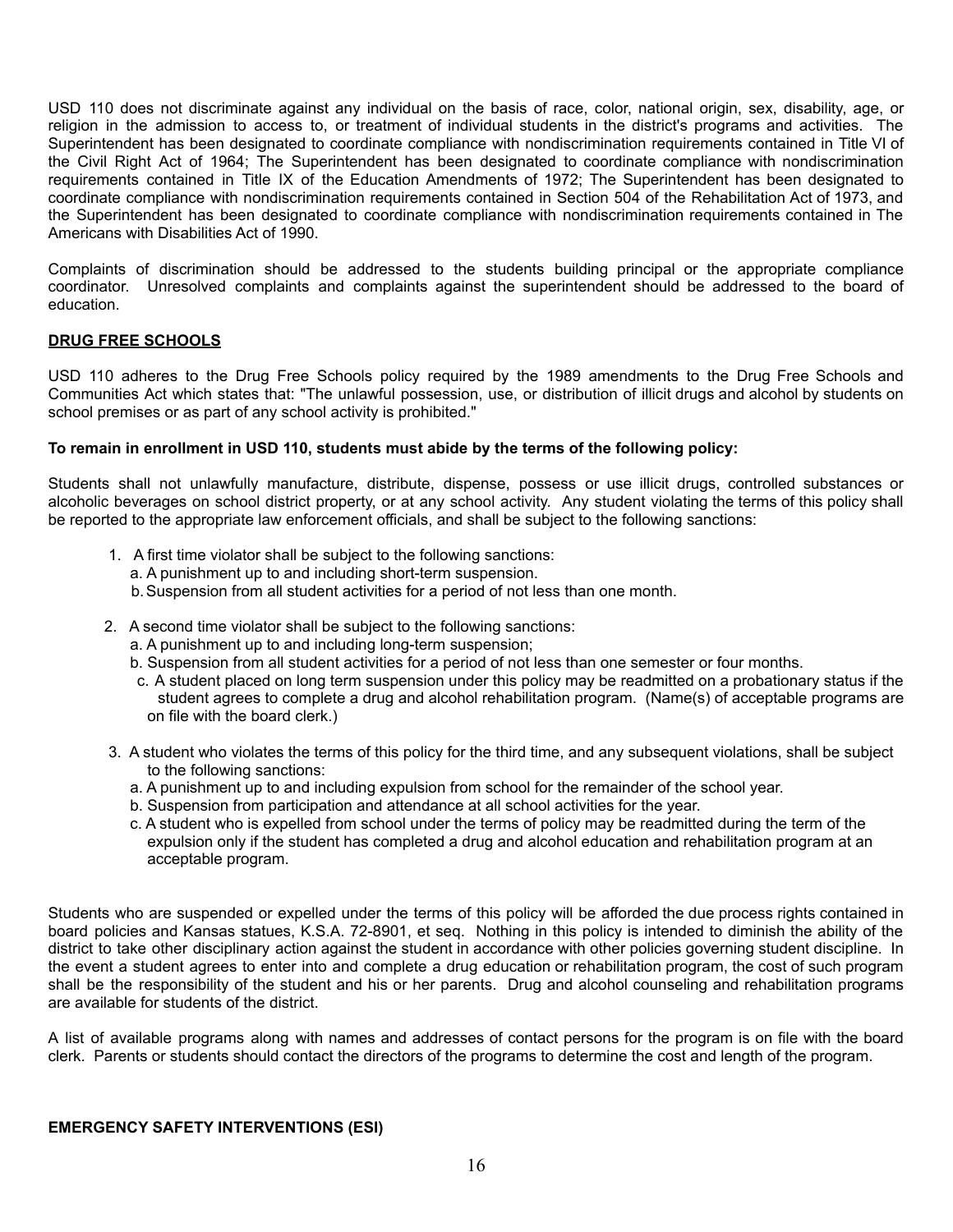- o **"Emergency Safety Intervention" is the use of seclusion or physical restraint when a student presents immediate danger to self or others. Violent action that is destructive or property may necessitate the use of emergency safety intervention.**
- o **The Board of Education is committed to limiting the use of Emergency Safety Interventions ("ESI"), such as seclusion and restraint. The Board of Education encourages all employees to utilize other behavioral management tools, including prevention techniques, de-escalation techniques, and positive behavioral intervention strategies.**
- o **"Seclusion" requires all three of the following conditions to be met: (1) the student is placed in an enclosed area by school personnel; (2) the student is purposefully isolated from adults and peers; and (3) the student is prevented from leaving, or reasonably believes that the student will be prevented from leaving the enclosed area.**
- o **"Chemical Restraint" means the use of medication to control a student's violent physical behavior or restrict a student's freedom of movement.**
- o **"Mechanical Restraint" means any device or object used to limit a student's movement.**
- o **"Physical Restraint" means bodily force used to substantially limit a student's movement.**
- o **"Physical Escort" means the temporary touching or holding the hand, wrist, arm, shoulder, or back of a student who is acting out for the purpose of inducing the student to walk to a safe location.**
- o **"Time-out" means a behavioral intervention in which a student is temporarily removed from a learning activity without being confined.**

#### **Prohibited Types of Restraint**

All staff members are prohibited from engaging in the following actions with all students:

- 1. Using face-down (prone) physical restraint.
- 2. Using face-up (supine) physical restraint.
- 3. Using physical restraint that obstructs the student's airway.
- 4. Using physical restraint that impacts a student's primary mode of communication.
- 5. Using chemical restraint, except as prescribed by a licensed healthcare professional for treatment of a medical or psychiatric condition.
- 6. Use of mechanical restraint, except:
	- a. Protective or stabilizing devices required by law or used in accordance with an order from a licensed healthcare professional;
	- b. Any device used by law enforcement officers to carry out law enforcement duties; or
	- c. Seatbelts and other safety equipment used to secure students during transportation.

#### **Training**

All staff members shall be trained regarding the use of positive behavioral intervention strategies, de-escalation techniques, and prevention techniques. The intensity of the training provided will depend upon the employee's position.

#### **Documentation**

The principal or designee shall provide written notification to the student's parents any time that ESI is used with a student. Such notification shall be provide within two (2) days. In addition, each building shall maintain documentation any time ESI is used with a student. Such documentation much include the following:

- 1. Date of time of the intervention,
- 2. Type of intervention,
- 3. Length of time the intervention was used, and
- 4. School personnel who participated in or supervised the intervention.

All such documentation shall be provided to the building principal, who shall be responsible for providing copies of such documentation to the superintendent on at least a biannual basis. At least once per school year, each building principal or designee shall review the documentation of ESI incidents with appropriate staff members to consider the appropriateness of the use of ESI in those instances.

#### **Local Dispute Resolution Process**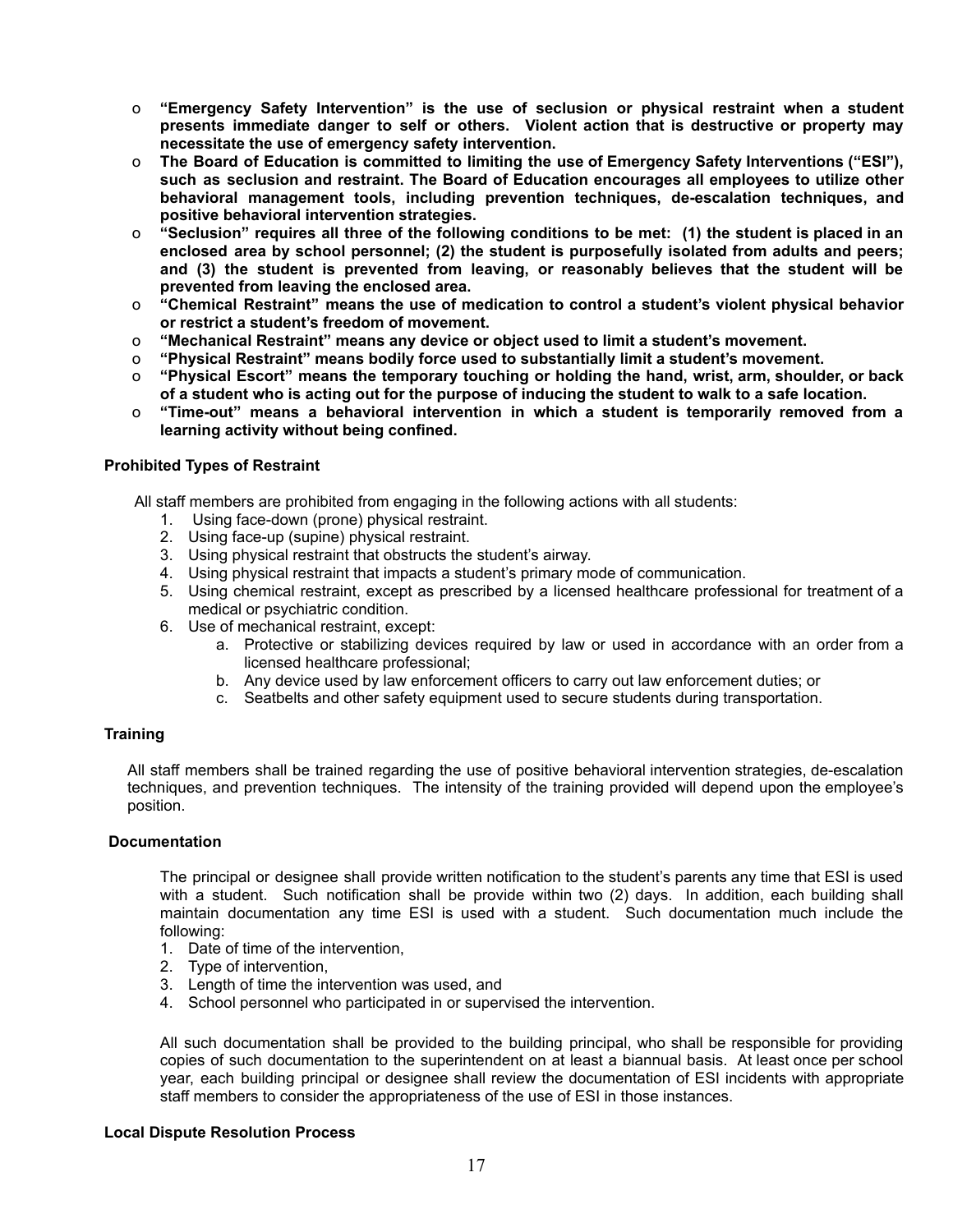The Board of Education encourages parents to attempt to resolve issues relating to the use of ESI informally with the Building Principal and/or Superintendent before filing a formal complaint with the board. In the event that the complaint is resolved informally, the administrator must provide a written report of the informal resolution to both the parents and the Superintendent, who will retain a copy of the report at the school. The Superintendent will share the informal resolution with the Board of Education and provide a copy to the state department of education.

If the issues are not resolved informally with the Building Principal and/or the Superintendent, the parents may submit a formal written complaint to the Board of Education by providing a copy of the complaint to the Clerk of the Board and the Superintendent.

Upon receipt of a formal written complaint, the board president shall assign an investigator to review the complaint and report the findings to the Board as a whole. The assigned investigator may be a board member, a school administrator selected by the board, or a board attorney. Such investigator shall be informed of the obligation to maintain confidentiality of student records and shall report the findings and recommended action to the Board in executive session.

Any such investigation must be completed within thirty (30) days of receipt of the formal written complaint by the Board Clerk and Superintendent. On or before the 30<sup>th</sup> day after receipt of the written complaint, the Board shall adopt the report containing findings of fact and, if necessary, appropriate corrective action. A copy of the report adopted by the Board shall be provided to the parents, the school, and the State Board of Education.

#### **ENROLLMENT**

All resident students shall be admitted to attend school in the district unless they have been expelled. A resident student is any child who has attained the age of eligibility for school attendance and lives with a parent or a person acting as a parent who is a resident of the district.

All students enrolling in the district for the first time shall provide required proof of identity. Students enrolling in kindergarten or first grade shall provide a certified copy of their birth certificate or other documentation that the board determines to be satisfactory. Students enrolling in grades K-3 shall provide records from previous school.

The enrollment documentation shall include a student's permanent record card with a student's legal name as it appears on the birth certificate (or as changed by a court order) and the name, address, and telephone number of the lawful custodian. The records shall also provide the identity of the student as evidenced by a birth certificate, copy of a court order placing the student in the custody of Kansas Social and Rehabilitation Services, a certified transcript of the student, a baptismal certificate or other documentation the board considers satisfactory.

Non-resident students are those who do not meet the definition of a resident student. Non-resident students may be admitted only to the extent if staff, facilities, equipment and supplies are available. A non-resident student will not be admitted to the district unless approved by the board.

Each year during enrollment, parents and students must fill out a pupil information form including the following information: name(s), home number(s) and address of the student's parent(s)/guardian(s); name of individual(s) to contact in case of emergency; name of the student's physician; and description of any medical conditions of which the staff needs to be aware. This information is kept on file and made part of the student's record.

#### **Please notify the school secretary within seven days if any of the following change**:

- 1) numbers for home or parent's work
- 2) mailing or street address
- 3) emergency contacts

#### **FOOD SERVICE**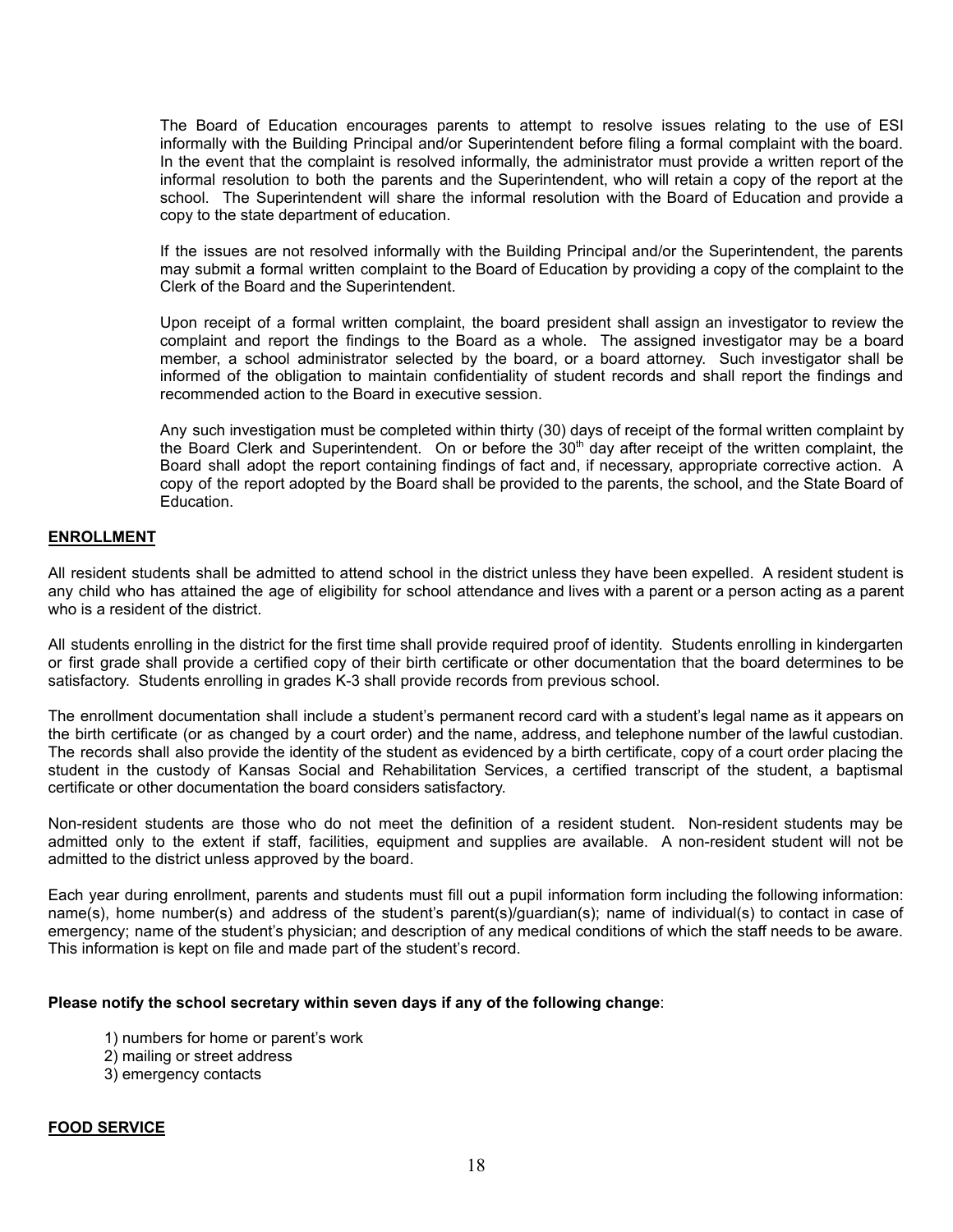# **Food Service Policy**

USD 110 believes that good nutrition is vitally important for helping children grow a strong body and mind, establish healthy lifetime eating habits, and succeed in school. The USD 110 Food Service Department offers balanced and nutritious meals at a reasonable price for its students.

The District participates in the Child Nutrition Program and the National School Lunch and Breakfast programs. These programs help qualifying parents/guardians by providing free or reduced priced meals for students. Applications are available yearly for each household any time after July  $1<sup>st</sup>$ , at enrollment, and at any time throughout the school year. You may call and request one be mailed to you or sent home with your student as each building secretary will have copies available to you. Federal requirements dictate that a new application be completed every school year.

#### **Breakfast**

Breakfast will be served from 7:30 a.m. – 7:55 a.m. The purpose of the breakfast program is to make a nutritious breakfast available to all students at a reasonable cost. Free/reduced meals are available for those that qualify. Extra milk or juice is available at breakfast for \$0.40 per carton. The doors to the elementary building will not open until 7:30 a.m.

● **Lunch**

A balanced nutritious hot lunch program is available to all students, however, any student may bring a sack lunch to school. Free/reduced meals are available for those that qualify. Lunch period starts at 11:15 and runs until 12:00. The students go to the playground for recess after eating lunch. Extra milk is available at \$0.40 per carton

#### **FIRE/TORNADO EMERGENCIES**

Pupils and teachers have been instructed as to how to evacuate the building in case of a fire and the safety places to go to in the building in case of a tornado. Periodic tests are conducted so that students will know what is expected when the alarm is given.

The usual fire alarm is a continuous ring of the fire alarm system. A tornado alarm is sounded with a repeated short blasts from a horn carried down the hall. When a tornado warning is given the students in each room will take their assigned place for immediate protection.

#### **FIRST AID**

A small amount of first aid supplies are kept in the school office. Teachers and the school secretary will administer aid to minor injuries.

In the event of a serious accident, the parents/guardian will be notified immediately. Should the school be unable to locate the parent/guardian, an attempt will be made to locate the emergency contact listed on the enrollment form. If this person cannot be located, school personnel will exercise their best judgment in contacting the doctor or hospital listed on the enrollment form. Local emergency telephone numbers should be given for all students.

#### **HEALTH AND IMMUNIZATION**

Any student up to age 9 entering a Kansas School for the first time shall be required to present to the building principal or his/her designated representative of a physical assessment completed within 12 months of school entry. A copy of this law is available upon request.

Any student entering school for the first time shall be required to present to the building principal or his/her designated representative proof of immunization of certain diseases or furnish documents to satisfy statutory requirements. A copy of this policy shall accompany applicable state law which shall be distributed to all students when they begin school.

Students who fail to provide said documentation as required by law may be excluded from school by the superintendent based on Board of Education Policy or the designated representative until statutory requirements are satisfied. Notice of exclusion shall be given to the parent/guardian as prescribed by law.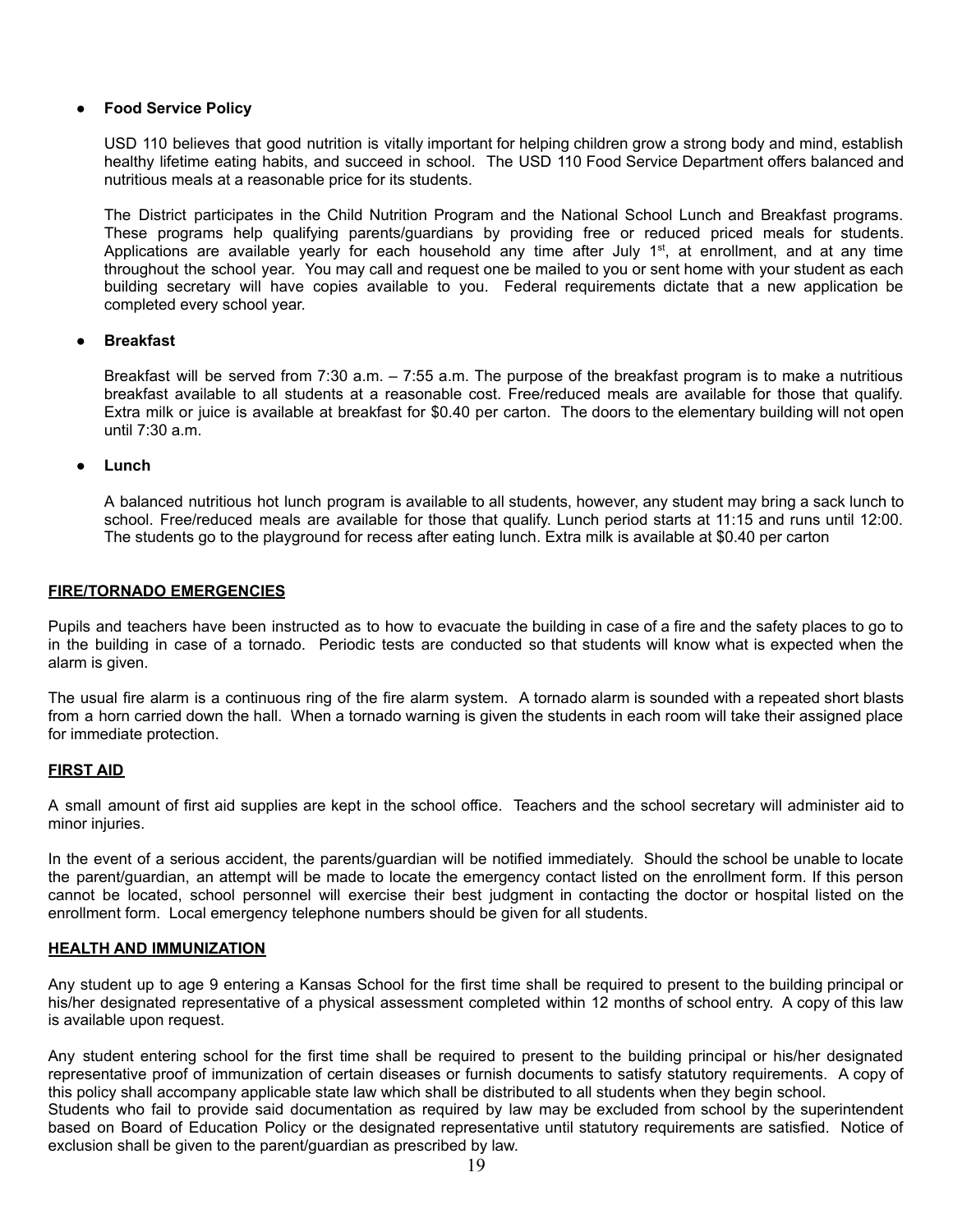Exceptions to this policy are permitted only under the following conditions:

a. Certification from a licensed physician stating the physical condition of the child to be such that the tests or inoculations would seriously endanger life or health of the child.

b. A written statement signed by one parent or guardian that the child is an adherent of a religious denomination whose religious teachings are opposed to such tests or inoculations, accompanied by a signed letter from the leader of the local denomination stating that the parent/guardian and/or child is a member of such denomination, and that such denomination does, in fact,oppose such tests or inoculations.

# **ILLNESS POLICY (District wide)**

Keeping your child home from school is not always an easy decision. Please follow district guidelines if you have any concern about keeping your child home. Following are the guidelines USD 110 abides by. If your child is showing any of the following illnesses then we will call you to come to the school and pick up your child. If your child continually comes to the office, we will call you to discuss how your child feels and how they've felt in class. It may be determined that you need to come pick them up. Our goal is to keep students and staff as healthy as possible and we appreciate your cooperation.

- **Fever**: a fever of 100<sup>\*</sup> or more will require the child being sent home. If they go home with a fever they will need to be 24 hours fever free WITHOUT the use of fever reducing medicine before returning to school.
- **Flu**: if your child has Influenza/COVID symptoms, please seek medical attention as soon as possible and do not send them to school. These are very contagious and we do not want an outbreak of it in school if at all possible. With the flu (Influenza A or B) your child will need to stay home at least 5 days after obtaining test results. If your child has COVID then they need to stay home at least 14 days after obtaining test results before returning to school.
- **Diarrhea/Vomiting**: please keep your child home if they have had 2 or more bouts of either vomiting or diarrhea. Your child may return to school after 24 hours of no diarrhea or vomiting.
- **Pink eye**: crusty, swollen, red, itching, hurting eyes. Eye infections are extremely contagious and need to be taken care of by a health professional. Children may return to school the next day after treatment has started.
- **Sore/strep throat:** if your child is complaining of a sore throat, know that they will do so to their teacher and they'll be sent to the office. We may end up calling you to come get them, so use caution before sending your child to school if they have a sore throat. If it is accompanied by swollen glands or a fever, keep them home.
- **Earaches/infections**: please keep your child home if they are complaining of earaches. It is hard for them to focus in school if they are fighting an earache. If they are sent to the office complaining of an earache, with or without a fever, you may be called and will need to come pick up your child.
- **Coughing**: it is ok to send cough drops to school with your child. They can be given to their teacher when they arrive at school so they can be accessed throughout the school day. Excessive coughing, however, is disruptive to your child and others around them so if they are experiencing this please keep them home.
- **Runny nose/discharge**: if your child is suffering from allergies, please give them allergy medicine before they come to school. We do realize that children have allergies, but sometimes it takes a toll on your child and they feel miserable and cannot focus, this is when you will be called to come pick them up. We encourage them to blow their nose as often as possible, but when the discharge becomes greenish tinted, then that may indicate an infection that will need to be taken care of.
- **Lice**: if your child has lice they will need to stay home until the lice has been treated.
- **Rashes/Wounds:** if your child has open wounds-please cover them with appropriate bandages. Children should not be sent to school with bleeding or oozing wounds of any kind without properly covering them first. If your child has a rash, please know what it is before they come to school so we can be assured it is not contagious.
- **Splinters**: school staff are not equipped to dig out splinters, so please try to remove these at home, especially if they are under the skin.

OVERVIEW: please keep your child home or make appropriate child care arrangements if they have body aches, fever, any flu-like symptoms, strep throat, vomiting, diarrhea, lice, excessive coughing, or are continually complaining of any ailments.

ONCE HOME STAY HOME: if your child has gone home/stayed home from school, please keep them home and avoid any after school or evening activities at the schools. We would like to keep any illnesses or diseases from spreading.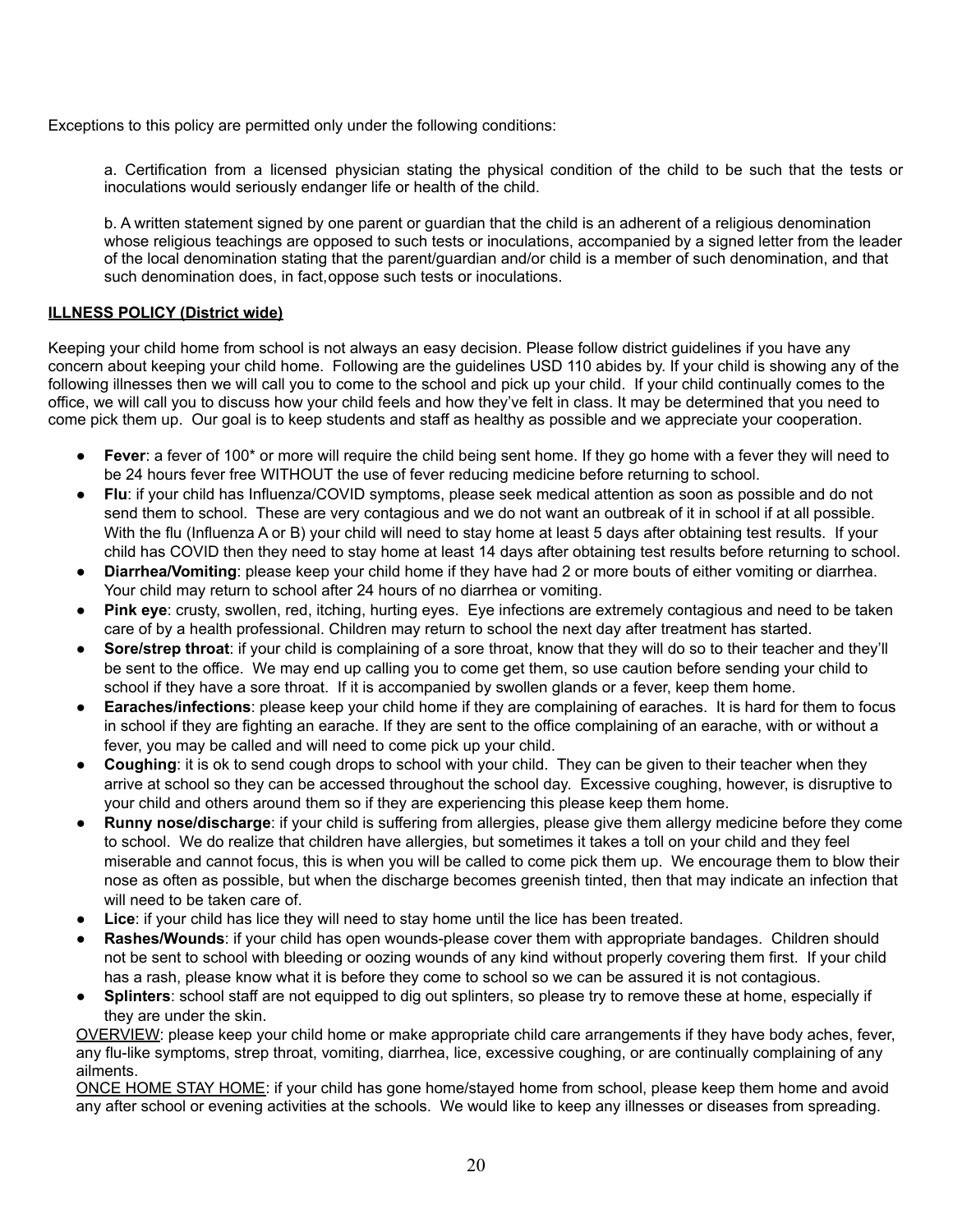We realize this is may be an inconvenience but we take the health and safety of all students and staff very seriously. We ask for understanding and cooperation in the event that your child is ill.

# **KANSAS SCHOOL SAFETY HOTLINE**

The Kansas Legislature appropriated funds to assist the State Department of Education, in cooperation with the Kansas Highway Patrol, in establishing a school safety hotline. This hotline is a toll free number available 24 hours per day, 365 days per year to give students, parents, and community members the opportunity to report any impending school violence. As you are aware, students usually have knowledge of potential school violence before it occurs. **This hotline would give students the opportunity to anonymously report any potential violence.** The Kansas School Safety Hotline Number is **1-877-626-8203.**

#### **LIBRARY**

1. Students can check out books for up to 2 weeks at a time. Books need to be returned before the student will be allowed to check out more.

2. If a book is lost or damaged, the librarian should be notified immediately and the student is responsible for the cost of the replacement. If a book is lost and a student pays for it, then finds the book again, the student will be reimbursed the amount they paid.

#### **LOST AND FOUND**

Many articles of good clothing are placed in the "Lost and Found" box each year. Parents/guardian can help their children avoid such losses by carefully marking the child's name on any loose article for easy identification.

# **MEAL/MILK ACCOUNT POLICY**

Students of USD 110 are required to pay for meals in advance. Payments will be accepted at each building in the district, one check may be written for multiple children and the building secretary will disperse funds into each child's account. When a student's meal account balance gets near or falls below \$10.00, the student will be given a meal account balance letter to be given to their parents. Reminder notices for meal accounts will be printed and handed out to the students to take home until payment is made.

If a student's meal account balance becomes negative, the student will only be allowed to charge a maximum of 5 meals (this will include breakfast charges as well). Because the student meal cost is different per grade, the allowable charge amount will vary. If a student's account balance is negative they will not be allowed to charge the purchase of extra milks at lunches until their balance has a positive standing. Grade School students with negative balances will not receive milk or juice during snack time, as this is an optional program separate from the Child Nutrition Program.

Once an account balance is negative, parents/guardians must provide a sack lunch from home until there is a positive balance in the student's meal account. If arrangements cannot be made for a student to bring a sack lunch from home and/or a positive balance can't be maintained in their meal account then the case will be turned over to DCF (Department of Children & Families).

The current meal prices for the school year are available on our school website at www.usd110.net or by calling any school office.

#### **MEDICATION ADMINISTRATION**

**The school encourages parents to give prescription medication at home whenever possible. Parents or guardians are encouraged to ask the physician or dentist if prescription medications can be given before and/or after school**.

The following guidelines and forms will be used when it is necessary for school officials to administer medication to students of USD 110.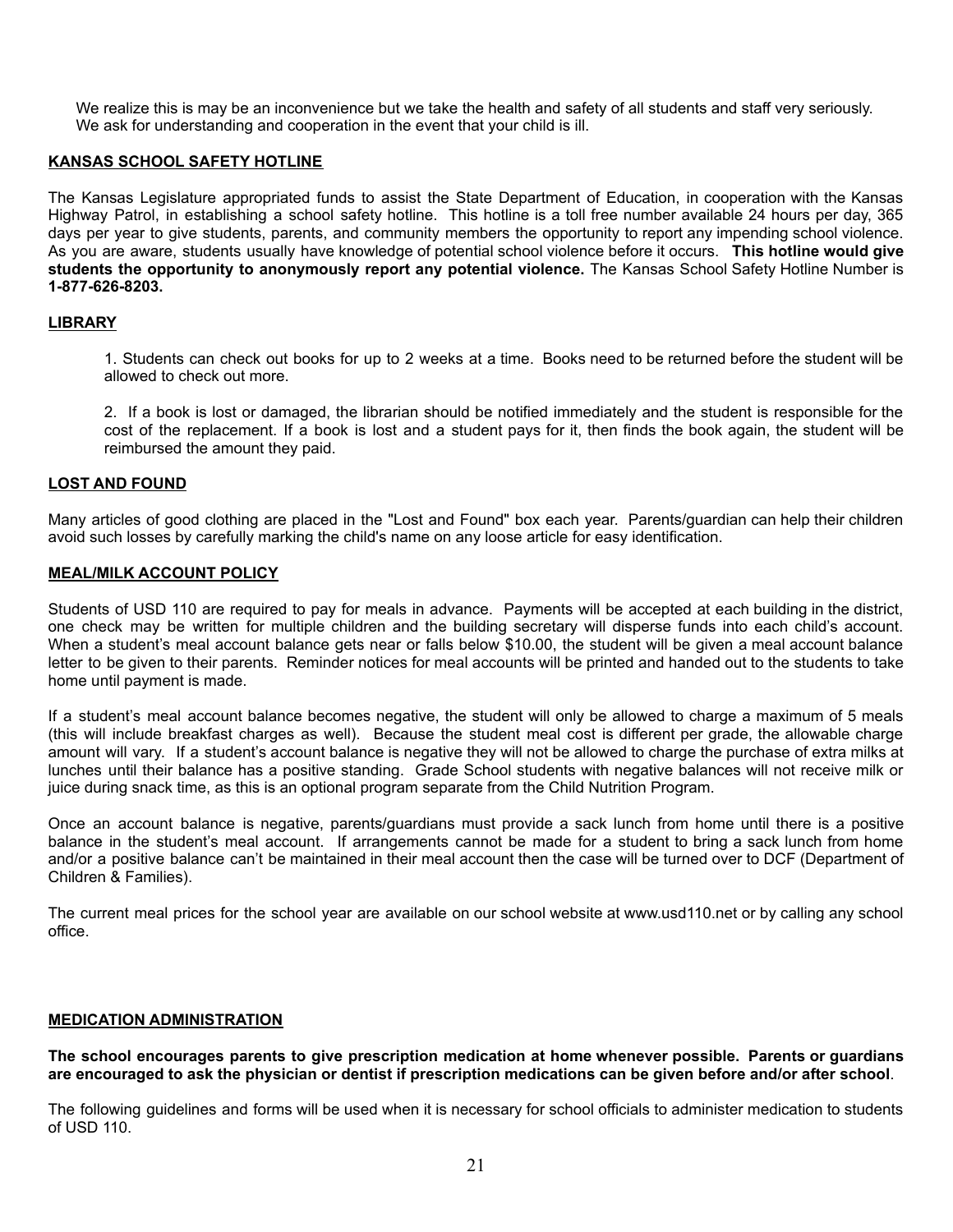- ❖ Written permission from the physician or dentist shall accompany **ALL** prescription medication to be administered.
- ❖ The physician permission form shall be dated and shall identify: the student, the medication, dosage, time of day to be given, and anticipated number of days to be provided.
- ❖ Written permission from the parent/guardian shall accompany all medication.
- ❖ The parent permission form shall identify the student, date permission given, and parent signature. Instructions to parent/guardian may be included as well as a liability statement.
- ❖ The original prescription container shall accompany all medication. Two containers, one for the home and one for the school, should be requested from the pharmacist.
- ❖ Only oral medications shall be administered except in emergency situations.
- ❖ An individual record shall be kept on each medication administered. The record shall include student identification, date prescribed, name of medication, time and date(s) administered, signature of person administering and a section for comments.
- ❖ Any change in type of drugs, dosage and/or time of administration shall be accompanied by new physician and parent permission signature and a newly labeled pharmacy container.
- ❖ Tylenol and other non-aspirin, non-prescription, over the counter medications, will only be administered according to written directions received from parent/guardian.

*\*See MEDICATIONS GIVEN AT SCHOOL AND PERMISSION FOR MEDICATION form at the back of this handbook. Please print and fill out if necessary and return to the school office.*

#### ● **STUDENT SELF-ADMINISTRATION OF MEDICATIONS**

The parent or guardian of the student shall sign a statement acknowledging that the school incurs no liability for any injury resulting from the self-administration of medication and agreeing to indemnify and hold the school, and its employees and agents, harmless against any claims, relating to the self-administration of such medication.

#### Authorization Required

The health care provider shall prepare a written treatment plan for managing the student's asthma or anaphylaxis episodes and for medication use by the student during school hours. The student's parent or guardian shall **annually** complete and submit to the school any written documentation required by the school, including the treatment plan prepared by the student's health care provider. Permission forms must updated yearly **(during enrollment).**

#### Employee Immunity

All teachers responsible for the student's supervision shall be notified that permission to carry medications and self-administer has been granted. The school district shall provide written notification to the parent or guardian of a student that the school district and its officers, employees and agents are not liable for damage, injury or death resulting directly or indirectly from the self-administration of medication.

#### **Waiver of Liability**

The student's parent or guardian shall sign a statement acknowledging that the school district and its officers, employees or agents incur no liability for damage, injury or death resulting directly or indirectly from the self-administration of medication and agreeing to release, indemnify and hold the schools and its officers, employees and agents, harmless from and against any claims relating to the self-administration of medication allowed by this policy.

#### Additional Requirements

- The school district shall require that back-up medication provided by the student's parent/guardian be kept at the school, in a location to which the student has immediate access if there is an asthma or anaphylaxis emergency;
- The school district shall require that all necessary and pertinent information be kept on file at the student's school in a location easily accessible if there is an asthma or anaphylaxis emergency;
- Eligible students shall be allowed to possess and use approved medications at any place where the student is subject to the jurisdiction or supervision or the school district, its officers, employees or agents;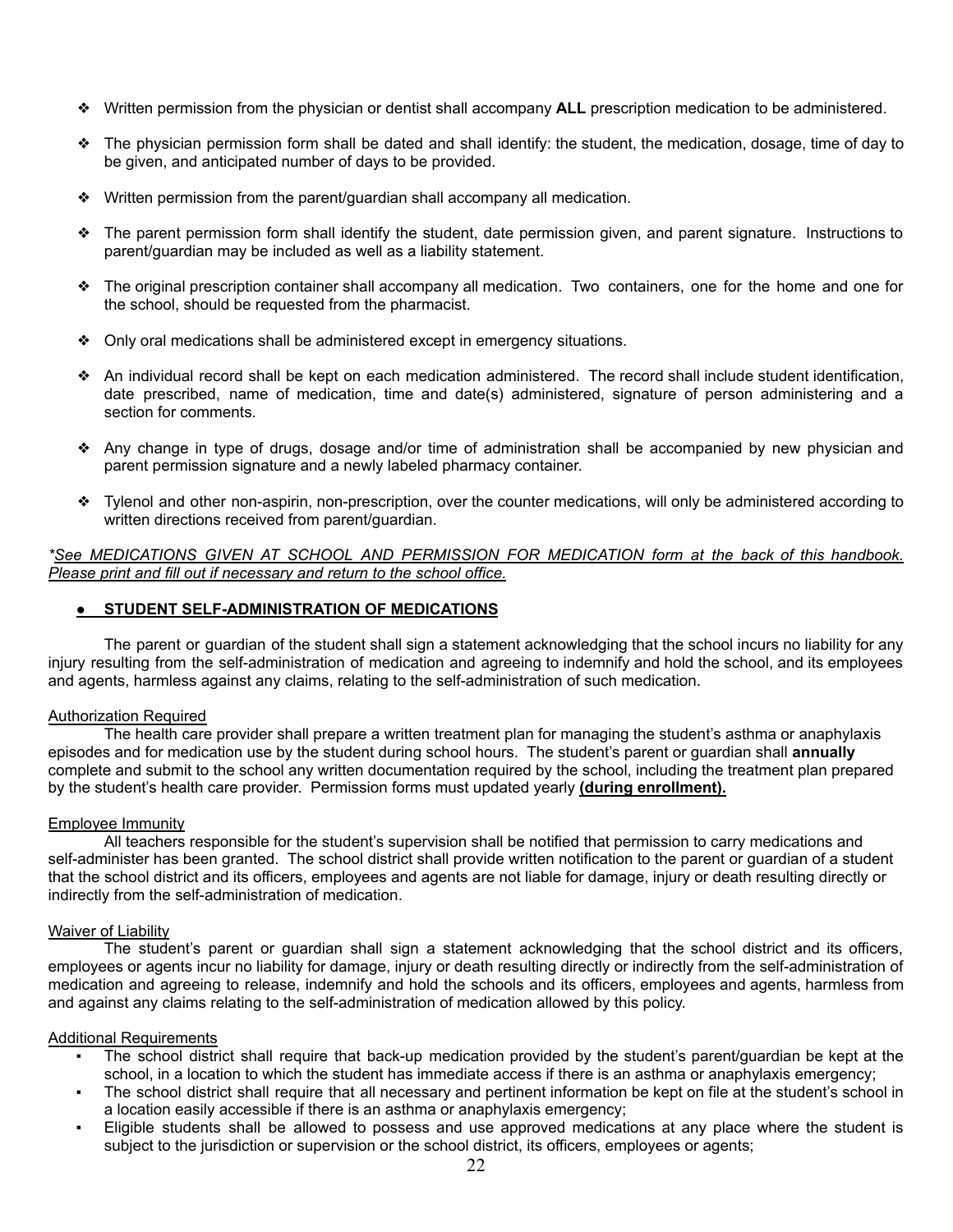The board may adopt policy or handbook language which imposes additional requirements relating to the self-administration of medication allowed for in this policy and may establish a procedure for, and the conditions under which, the authorization for student self-administration of medication may be revoked.

#### **MILK PERIOD**

The K-3<sup>rd</sup> grades have an afternoon snack time where they are allowed to get a milk or juice. The afternoon milk/juice is optional and **not** covered by free or reduced price meal applications.

#### **MONEY PAID TO THE SCHOOL**

In order to assist the secretaries in keeping accounts in order, parents are asked to observe the following method of paying for items:

Food service monies sent for milk, breakfast, and lunch is recommended to be paid by two-week periods (10 meals).

Any money for pictures, field trips and assemblies needs to be separate. Money sent to school for book orders is handled by the teacher and the checks should be made out to the book company.

# **PARENT-TEACHER CONFERENCES**

Reporting to parents is done on a regular quarterly basis. The first quarter report cards will be given to parents during Parent-Teacher Conferences. Conference periods are fifteen minutes long and are scheduled so that parents may confer with all their children's teachers in one visit to school. Parent-Teacher Conferences will be held as soon as possible after the first 9-week grading period.

Report cards will be sent home with students at the close of the second and third 9-weeks. At the end of the fourth 9-weeks (end of school year) report cards are mailed home.

The school staff is available between these scheduled times for other conferences.

# **PARTIES AND BIRTHDAYS**

- 1. We ask that no birthday invitations be brought to school and passed out unless every student in the class receives one.
- 2. The treating of students by other students for birthdays or other special occasions should be arranged with the classroom teacher.
- 3. Room parties will be held upon four occasions during the year Halloween, Christmas, Valentine's Day and Easter.

#### **PICTURES**

Pictures will be taken of all students for the purpose of developing class composites and for school records. Various purchase options are available to the parents but there is no obligation to purchase these pictures. Please do not send cash or combine the money with another payment.

#### **PLAYGROUND SUPERVISION**

Whenever the weather permits, play periods are outside in the fresh air. Should your child have a health condition which makes it necessary to limit strenuous activity, please provide his/her teacher with a doctor's note. In situations when a child has just recovered from an illness at home, a parent/guardian's note explaining the situation and requesting that the student be kept indoors will be sufficient.

Supervision is provided on the playground during recess and the lunch period. Teachers/Aides are assigned supervisory duties for recess periods.

# **PLANNING TO VISIT SCHOOL**

We welcome adult visitors to school. We encourage parents to visit frequently and to take an active part in the education of their child. You may arrange to visit during class time by contacting the teacher in advance. For reasons of safety and to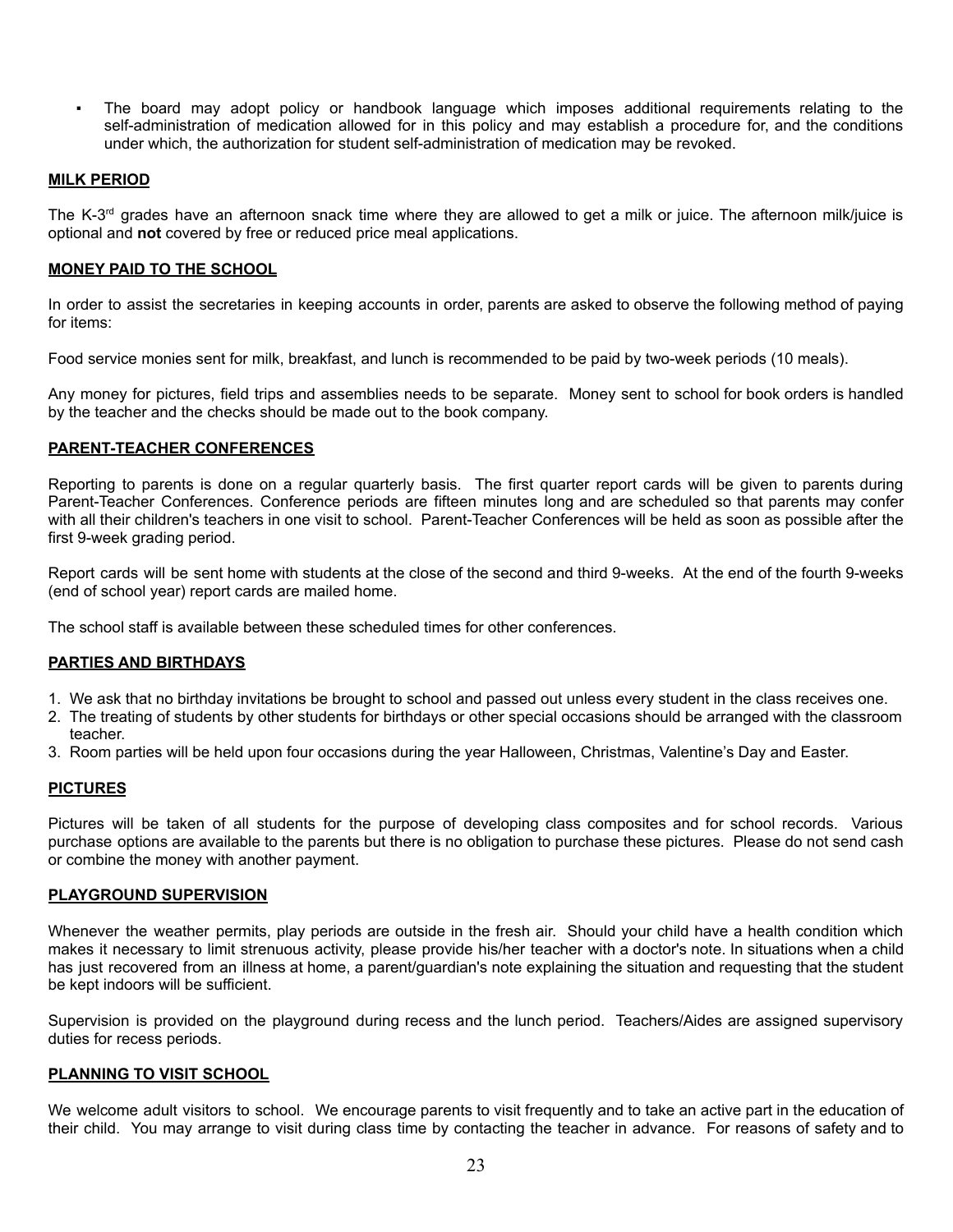help us keep track of school visitors, **come to the office before going to your child's classroom.**

Should you desire a conference with the teacher, please schedule it for a time after school. It is not possible for the teacher to confer during the time she is responsible for the entire class.

Students from other schools are not permitted to visit class with your child unless arrangements have been made in advance with the building principal.

# **PROTECTION REPORT CENTER**

If you suspect a child is being abused or neglected, please call the Kansas Protection Report Center at 800-922-5330. The Protection Report Center (PRC) will have trained staff to receive calls from the public regarding abuse and neglect concerns 24 hours a day, 365 days a year. The responsibility for taking reports of suspected child abuse and neglect will switch from the local DCF offices to the Protection Report Center. They will also accept reports of adult abuse.

You may also contact the PRC by fax at: 1-866-317-4279, by email at: *[KSPRC@dcf.ks.gov.](mailto:KSPRC@dcf.ks.gov)* or by mail at: Protection Report Center, Docking State Office Building, 915 Harrison Street, 5th Floor South, Topeka, Kansas 66612. If you would like additional information, you can contact the Commission of Children & Family Services 785-296-4653.

# **RELEASE OF CHILDREN DURING THE SCHOOL DAY**

If it is necessary for your child to leave school during the school day for health or other urgent personal reasons, please inform the school office or the child's teacher in advance.

We require that you come to the OFFICE to pick up your child. **Dismissals from the classroom must be cleared through the office before check out.**

# **SCHOOL HOURS**

GRADES K-3 Building Opens: 7:30 a.m. with automatic door unlock Classes in Session: 8:00 a.m. to 3:45 p.m. everyday Lunch/Recess: 11:15 to Noon

#### **SPECIAL EDUCATION/FERPA**

# **North Central Kansas Special Education Cooperative**

# **Special Education Child Find**

This school district and the North Central Kansas Special Education Cooperative (NCKSEC) work together to identify every student, age birth through 21, living within the district boundaries, that has developmental delays or may be in need of special education. If you have a child or know of a child who you think has development delays or special needs, contact the administrator in your district or Debra Reha, Director for the NCKSEC at 205 F St. Suite 235; PO Box 369; Phillipsburg, KS 67661 (785-543-2149).

Areas of special education include: birth through age two (infant-toddler), early childhood - disability, developmentally delayed, visual impairments including blindness, hearing impairments including deafness, deafblindness, autism, traumatic brain injury, emotional disturbance, specific learning disabilities, mental retardation, multiple disabilities, orthopedic impairments, other health impairments, speech or language impairments, and gifted.

Parents are advised that all special education services are designed to offer the utmost in educational opportunities for each qualifying student, as well as to provide assistance and support in the areas of physical, mental, emotional, and social growth. State and federal laws are followed in providing each student with a free appropriate public education in the least restrictive environment. If you have a child or know of a child who may need special education services, please notify the school district or the NCKSEC.

# **Notification of Rights under FERPA**

The Family Educational Rights and Privacy Act (FERPA) affords parents and students over 18 years of age ("eligible students") certain rights with respect to the student's education records. These rights are:

(1) The right to inspect and review the student's education records within 45 days of the day the School receives a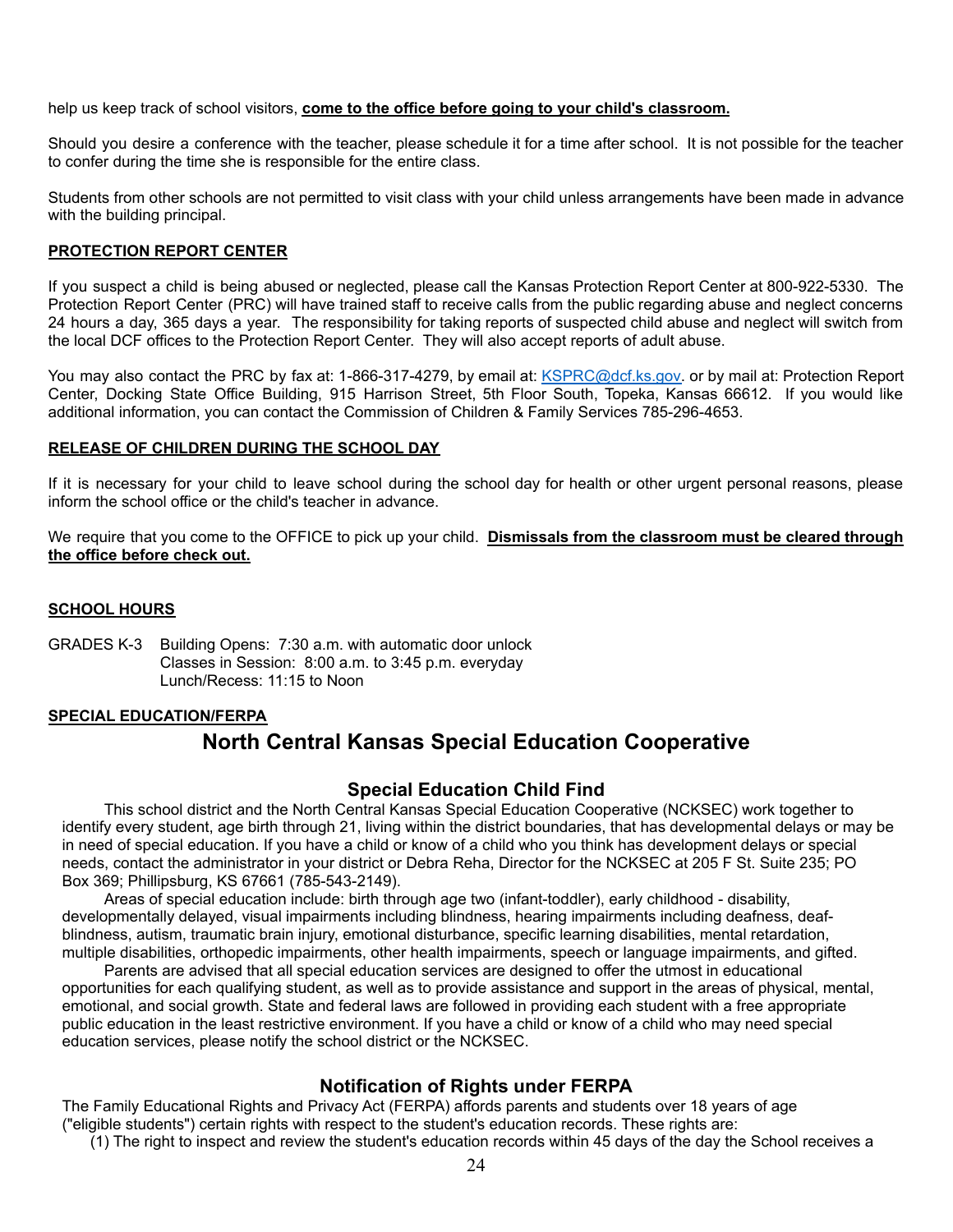request for access.

Parents or eligible students should submit to the School principal [or appropriate school official] a written request that identifies the record(s) they wish to inspect. The School official will make arrangements for access and notify the parent or eligible student of the time and place where the records may be inspected.

(2) The right to request the amendment of the student's education records that the parent or eligible student believes are inaccurate.

Parents or eligible students may ask the School to amend a record that they believe is inaccurate. They should write the School principal [or appropriate school official], clearly identify the part of the record they want changed, and specify why it is inaccurate. If the School decides not to amend the record as requested by the parent or eligible student, the School will notify the parent or eligible student of the decision and advise them of their right to a hearing regarding the request for amendment. Additional information regarding the hearing procedures will be provided to the parent or eligible student when notified of the right to a hearing.

(3) The right to consent to disclosures of personally identifiable information contained in the student's education records, except to the extent that FERPA authorizes disclosure without consent.

One exception, which permits disclosure without consent, is disclosure to school officials with legitimate educational interests. A school official is a person employed by the School as an administrator, supervisor, instructor, or support staff member (including health or medical staff and law enforcement unit personnel); a person serving on the School Board; a person or company with whom the School has contracted to perform a special task (such as an attorney, auditor, medical consultant, or therapist); or a parent or student serving on an official committee, such as a disciplinary or grievance committee, or assisting another school official in performing his or her tasks.

A school official has a legitimate educational interest if the official needs to review an education record in order to fulfill his or her professional responsibility.

Upon request, the School discloses education records without consent to officials of another school district in which a student seeks or intends to enroll.

(4) The right to file a complaint with the U.S. Department of Education concerning alleged failures by the *School District* to comply with the requirements of FERPA. The name and address of the Office that administers FERPA are: Family Policy Compliance Office; U.S. Department of Education; 400 Maryland Avenue, SW; Washington, DC 20202.

# **Disclosure of Directory Information under FERPA**

Schools may disclose, without consent, "directory" information such as a student's name, address, telephone number, date and place of birth, honors and awards, and dates of attendance. However, schools must tell parents and eligible students about directory information and allow parents and eligible students a reasonable amount of time to request that the school not disclose directory information about them. If you do not want your student's directory information released, please notify your local school district office of your desire to "opt out".

# **STUDENT APPEARANCE**

The objective of the elementary school is to help each student reach his highest level of achievement. We feel that personal hygiene, good grooming, and dress should be included in our curriculum. It becomes necessary to establish certain standards that all students should follow.

- 1. No student should dress or adorn himself in such a manner as to distract other students from their learning activities.
- 2. All students will wear shoes and socks, except when sandals are worn.
- 3. Dress Guidelines:
	- a) Halter tops, tank tops, and cropped tops are not to be worn. Tops worn shall be hemmed and cover the front, back, and sides of the body. All tops are to have sleeves. No biker shorts are to be worn unless they are covered by a pair of appropriate shorts or pants.
	- b) Tops having alcohol or tobacco pictures or words, suggestive pictures or words, double meaning words, or other distasteful decorations are not to be worn.
	- c) Shorts must be of good quality, hemmed, and of appropriate length. The length of the short is judged based on the student extending his/her arms and hands. The shorts must be at least as long as where the fingertips touch.
	- d) Hats are not to be worn in the buildings.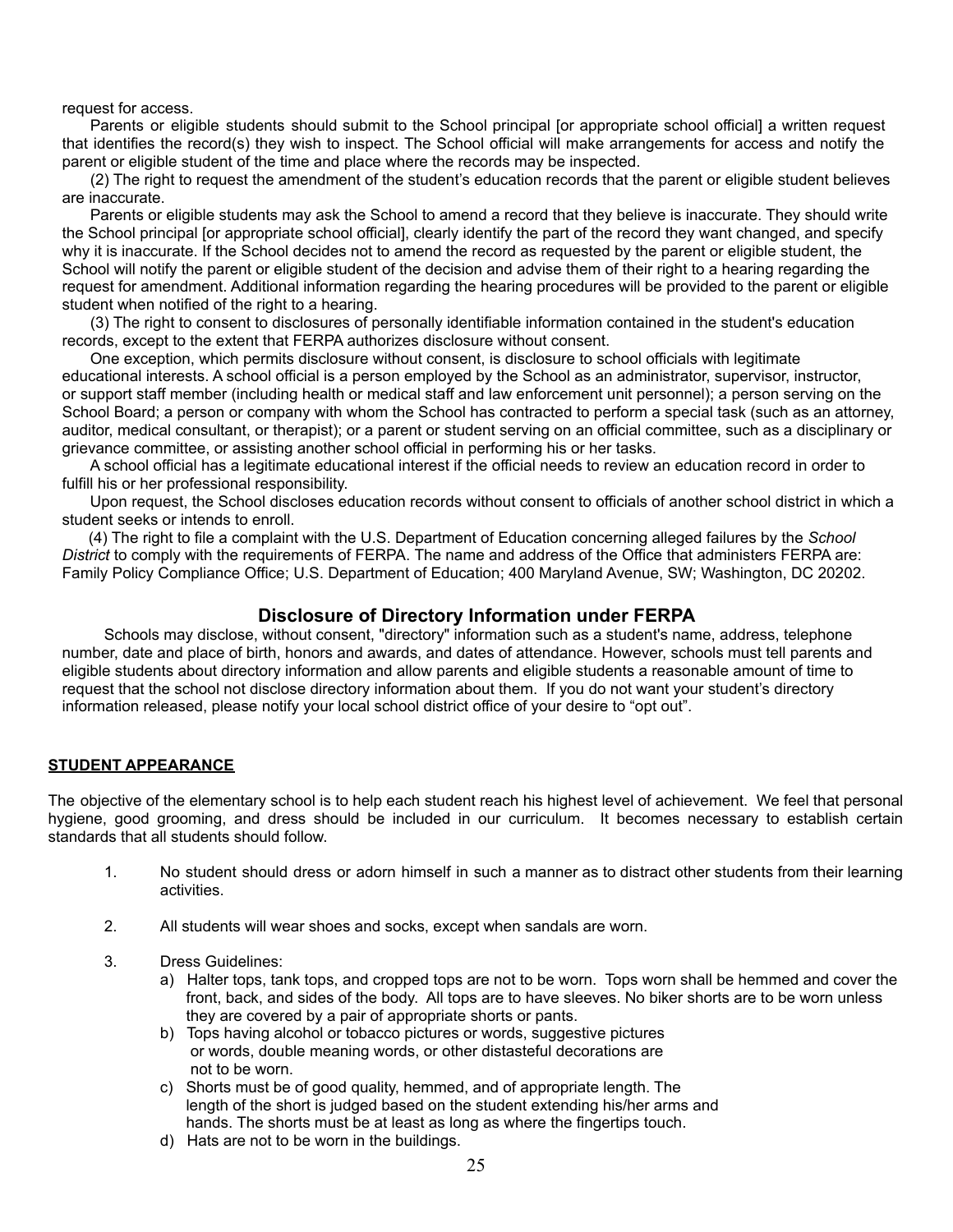- e) Any student whose dress is inappropriate to the classroom learning activity will be sent to the office by the teacher. The student's parents/guardian will be called and requested to bring their child something more appropriate to wear.
- f) Any dress that disrupts the regular activities of school will not be allowed.
- g) Safety should be considered when selecting a child's clothing and shoes for school.

#### **STUDENT RECORDS**

Under the provisions of the Family Educational Rights and Privacy Act (FERPA) parents of students and eligible students (those who are 18 or older) are afforded various rights with regard to educational records which are kept and maintained by the school. In accordance with FERPA, you are required to be notified of those rights which include:

The right to review and inspect all of your educational records, except those which are specifically exempted.

The right to prevent disclosure of personally identifiable information contained in your educational records to others persons with certain limited exceptions. Disclosure of information from your educational records to other persons will occur only if:

- a) we have your prior written consent for disclosure;
- b) the information is considered directory information and you have not objected to the release of such information (see Directory Information below);
- c) disclosure without consent is permitted by law.

The right to request your educational records be amended if you believe the records are misleading, inaccurate, or otherwise in violation of your rights. This right includes the right to request a hearing at which you may present evidence to show why the record should be changed if your request for an amendment to your records is denied in the first instance.

You have the right to file a complaint with the Family Policy and Regulations Office at the U.S. Department of Education if you believe USD 110 has failed to comply with FERPA's requirements. The address of this office is 400 Maryland Ave. SW, MES, Room 4074, Washington, D.C. 20202.

#### **• DIRECTORY INFORMATION** (JRB)

For purposes of FERPA, USD 110 has designated certain information contained in educational records as directory information that may be disclosed for any purpose without your consent.

Directory information categories may include the following: the student's name, address, telephone number, picture, parent or guardian, date and place of birth; major field of study; weight, height, participation in and eligibility for officially recognized activities and sports; dates of attendance or grade placement; honors and awards received; and the most recent educational agency or school attended by the student.

You have a right to refuse to permit the designation of any or all of the above information as directory information. If you refuse, you must file written notification to this effect with USD 110 at District Office, 128 S. Kansas, Kensington, KS. 66951 on or before August 31. If refusal is not filed, USD 110 assumes there is no objection to the release of the directory information designated.

#### **SCHOOL CLOSINGS**

In the case of inclement weather, please tune-in to one of the following radio/TV stations for school closing information. Please note: sometimes it is necessary to send students home during the school day due to declining weather conditions. In these situations, the radio stations will be notified and a textcaster will be sent out.

School closing information and announcements will be on the following:

\*Textcaster (sign up for text alerts and emails at www.usd110.net). Textcaster is the best way to receive important school information. We use this method the most for updating parents/community members about information regarding the school and athletic events.

\*KKAN/KQMA RADIO \*KWCH 12 Eyewitness News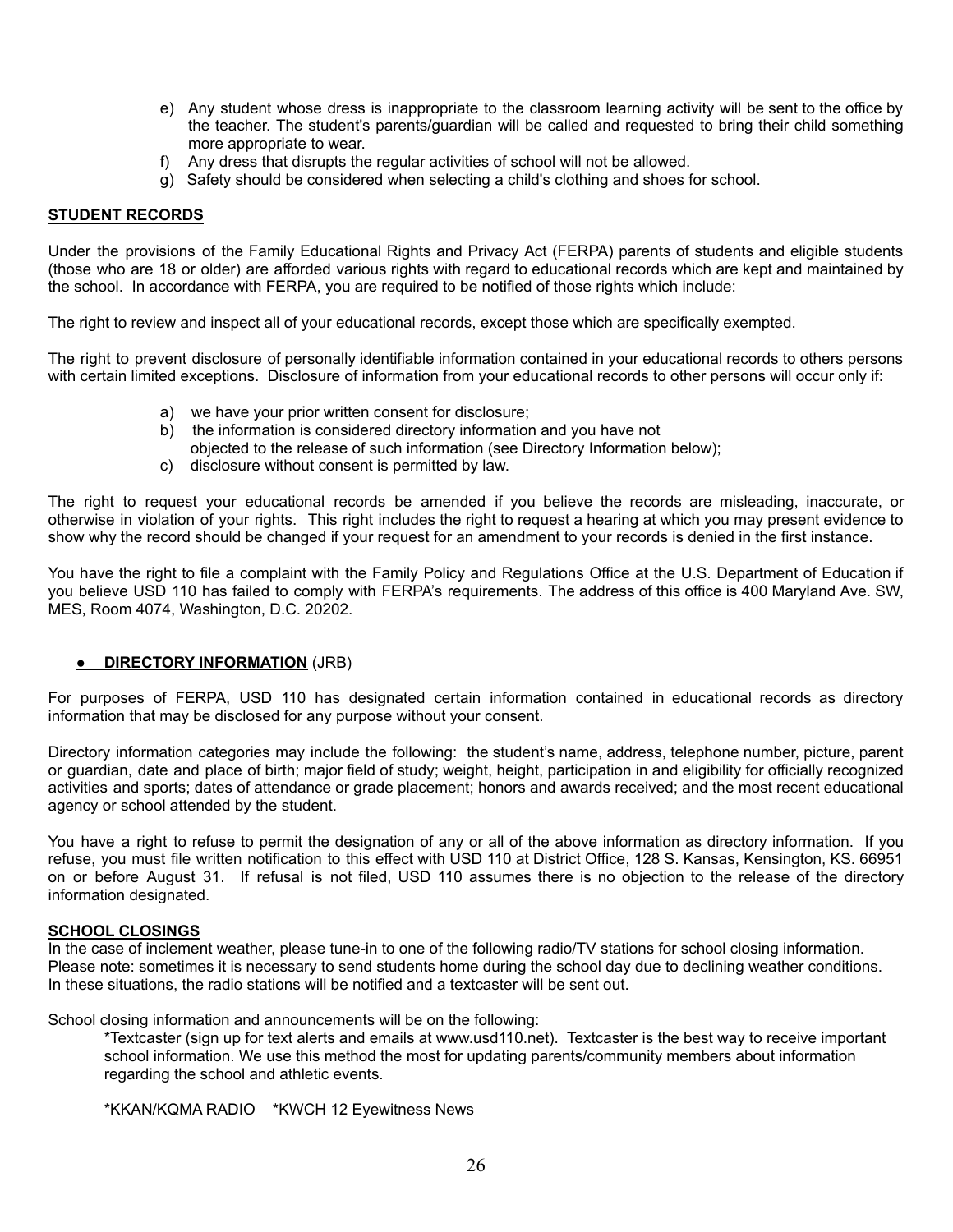# **TEXTBOOKS**

Students are responsible for the proper care of the books that are checked out to them. Fines will be charged to the students for damage to books that is beyond normal wear and tear. Students will be charged the replacement cost of a book that is destroyed, lost or stolen.

# **TOYS, PLAY EQUIPMENT AND PETS**

1. Children are not allowed to bring their own equipment to school. All equipment to be used will be furnished by the school, except ball-gloves. If a child chooses to bring their own equipment, the school is not responsible for any damages it may sustain.

2. For the safety of the children and the animals, students are not to bring pets to school.

If such a request is made, the teacher will get in touch with the parent(s) by written communication or by a phone call.

#### **USE OF TELEPHONE/CELL PHONE**

1. Students are discouraged from using the office telephone unless it is absolutely necessary.

2. Students will not be called from class to the telephone except in case of an emergency.

**3.** *Students are not allowed to use personal cell phones or other electronic devices such Ipods, MP3 players, and other similar devices that distract a student during the school day. If a student is observed with a cell phone or electronic device the following will happen:*

*A. The student is required to give the cellphone or other electronic device to the office where the device will be kept until the end of the day. Students will not be allowed to have the devices in their possession during the school day. These type of devices are a major distraction to the student(s) and should not come with the student to school.*

CCL.027 **Kansas Department of Health and Environment** Bureau of Family Health Child Care Licensing Program